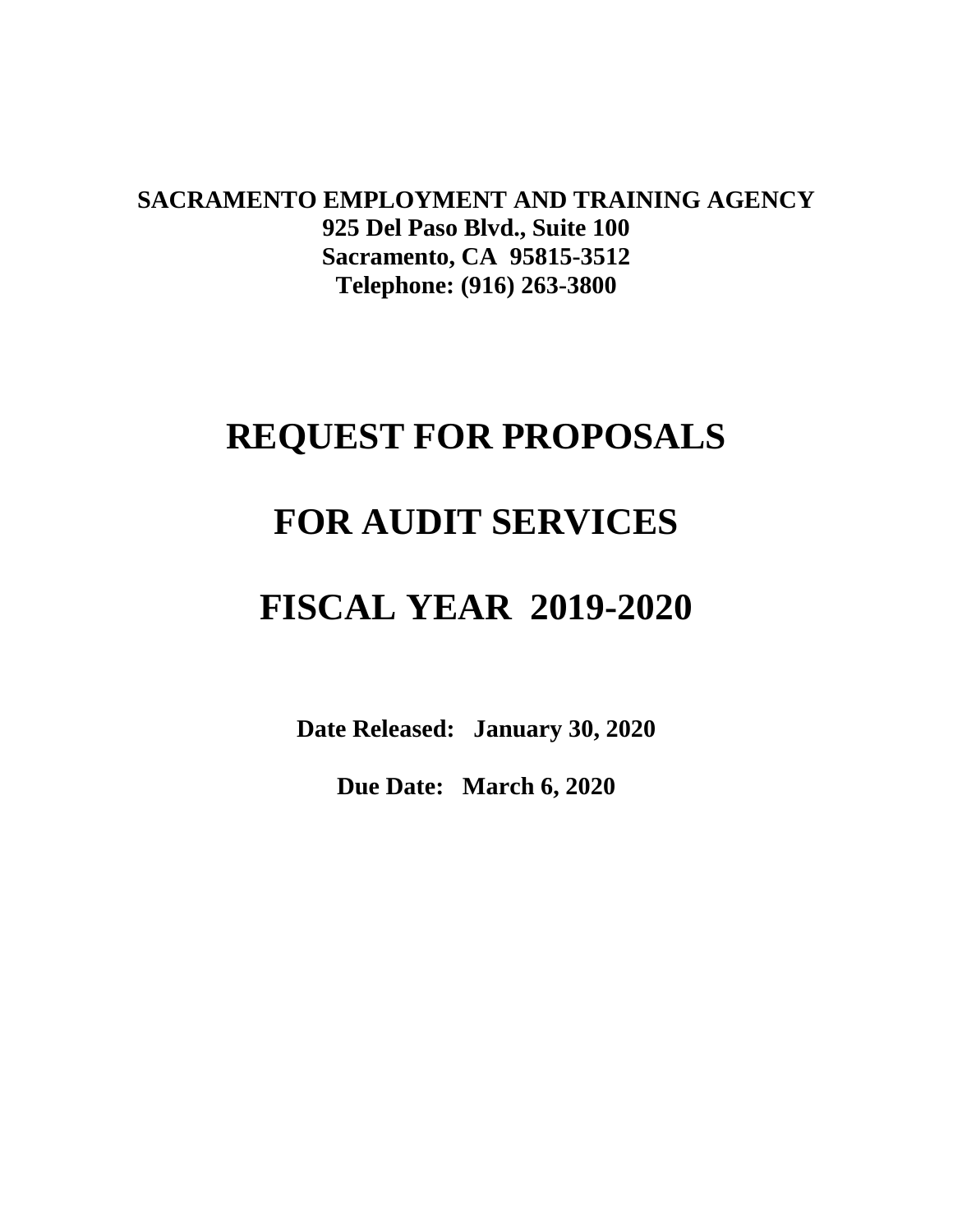# **TABLE OF CONTENTS**

|                     |                                                                            | Page |
|---------------------|----------------------------------------------------------------------------|------|
| Section I           |                                                                            |      |
|                     |                                                                            |      |
|                     |                                                                            |      |
|                     | (2)                                                                        |      |
|                     | (3)                                                                        |      |
|                     | 4)                                                                         |      |
|                     |                                                                            |      |
|                     | (6)                                                                        |      |
|                     | 7)                                                                         |      |
|                     | 8)                                                                         |      |
|                     |                                                                            |      |
|                     |                                                                            |      |
|                     |                                                                            |      |
|                     |                                                                            |      |
|                     |                                                                            |      |
|                     |                                                                            |      |
|                     |                                                                            |      |
|                     |                                                                            |      |
| <b>Section II</b>   |                                                                            |      |
|                     |                                                                            |      |
| <b>Section III</b>  |                                                                            |      |
|                     |                                                                            |      |
| <b>Section IV</b>   |                                                                            |      |
|                     |                                                                            |      |
| Section V           |                                                                            |      |
|                     |                                                                            |      |
| Section VI          |                                                                            |      |
|                     |                                                                            |      |
| <b>Section VII</b>  |                                                                            |      |
|                     |                                                                            |      |
|                     |                                                                            |      |
| <b>Section VIII</b> |                                                                            |      |
|                     |                                                                            |      |
| Section IX          |                                                                            |      |
|                     |                                                                            |      |
| Section X           |                                                                            |      |
|                     |                                                                            |      |
| Exhibit A           |                                                                            |      |
|                     |                                                                            |      |
| Exhibit B           |                                                                            |      |
|                     |                                                                            |      |
| Exhibit C           | Certification Regarding Debarment, Suspension, Ineligibility and Voluntary |      |
|                     |                                                                            |      |
|                     |                                                                            |      |
| <b>Exhibit D</b>    |                                                                            |      |
|                     |                                                                            |      |
| Exhibit E           |                                                                            |      |
|                     |                                                                            |      |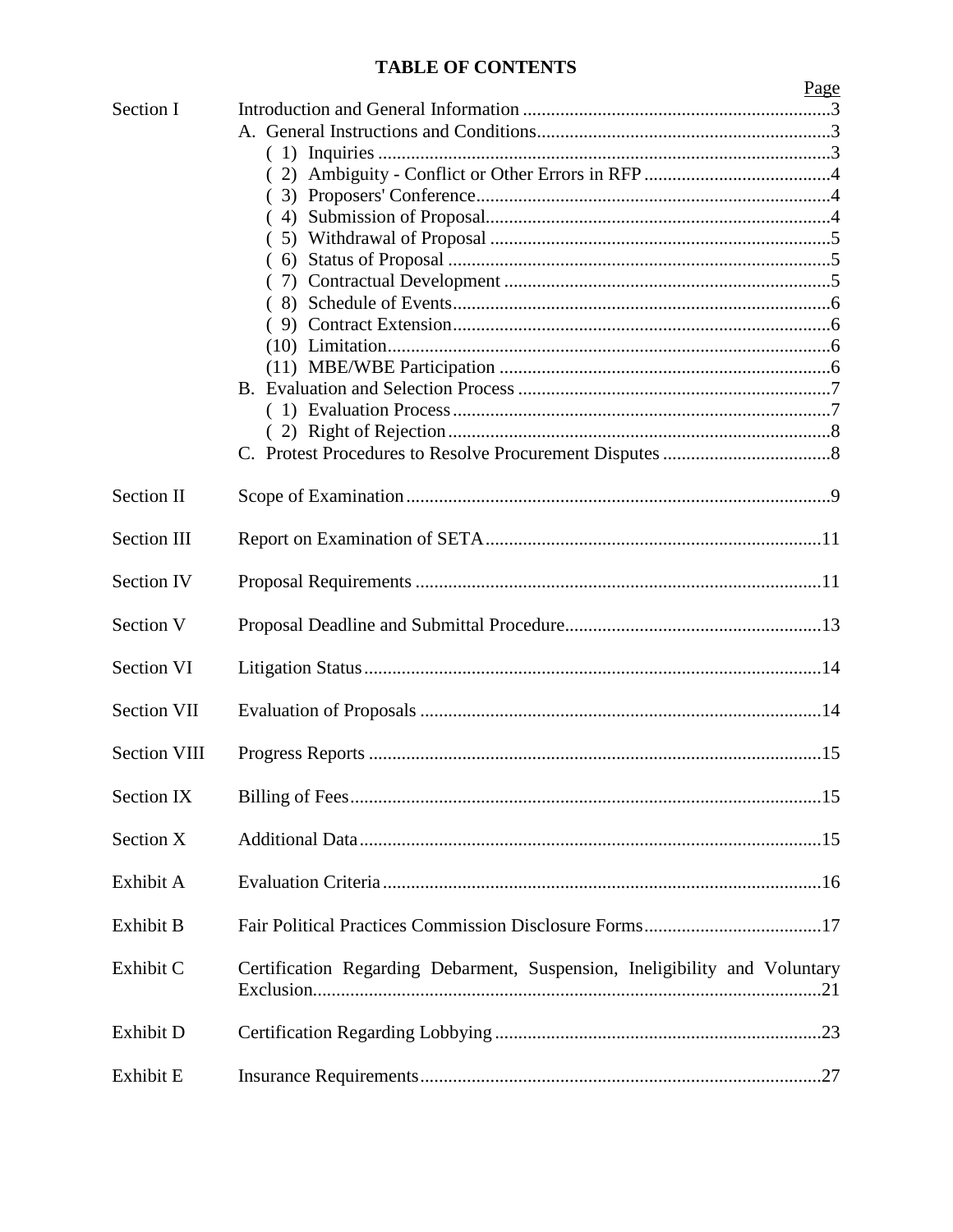# **Sacramento Employment and Training Agency A Financial and Compliance Examination of the Agency**

# SECTION I: INTRODUCTION AND GENERAL INFORMATION

You are invited to submit a proposal for furnishing independent audit services to SETA. The purpose of these audit services will be: (1) to express an opinion on the fairness of the presentation of the Agency's financial statements for the twelve (12) months ending June 30, 2020; and (2) to perform a single audit in accordance with the requirements of Title 2 U.S. Code of Federal Regulations (CFR) Part 200, Uniform Administrative Requirements, Cost Principles, and Audit Requirements for Federal Awards (Uniform Guidance). We are requesting each firm to provide SETA with a proposal to perform the work as outlined in Section III.

SETA is a Joint Powers Agency created under authority of Government Code Section 6500 et. seq. by the City and County of Sacramento to provide human services to the residents of the area. SETA is governed by a five member board whose make-up includes two City Council members, two County Supervisors and a public member appointed by the City of Sacramento and the County of Sacramento.

SETA is an equal opportunity employer and contractor and does not discriminate in contracting on the basis of sex, marital status, age, race, creed, color, disability or physical or mental condition, religion, national origin or ancestry, political affiliation or belief, or heritage. In order to comply with federal procurement regulations and SETA's Procurement Policies, consideration in the contracting process will be given to small and minority owned firms, women's business enterprises and labor surplus area firms, all of which are encouraged to respond to this Request for Proposals.

The Director of Finance of Sacramento County is the Chief Financial Officer of SETA. Accounting, financial records and statements are under the direct control of the Director of Finance of Sacramento County.

SETA adheres to the accounting principles, standards and procedures prescribed by the State Controller's Office as set forth in the manual on Accounting Standards and Procedures for Counties.

# A. GENERAL INSTRUCTIONS AND CONDITIONS

(1) Inquiries

All inquiries concerning this Request for Proposals must be in writing and delivered to: MS. D'ET SAURBOURNE FISCAL DEPARTMENT CHIEF SACRAMENTO EMPLOYMENT AND TRAINING AGENCY 925 DEL PASO BLVD., SUITE 100 SACRAMENTO, CALIFORNIA 95815-3512 [DET.SAURBOURNE@SETA.NET](mailto:DET.SAURBOURNE@SETA.NET)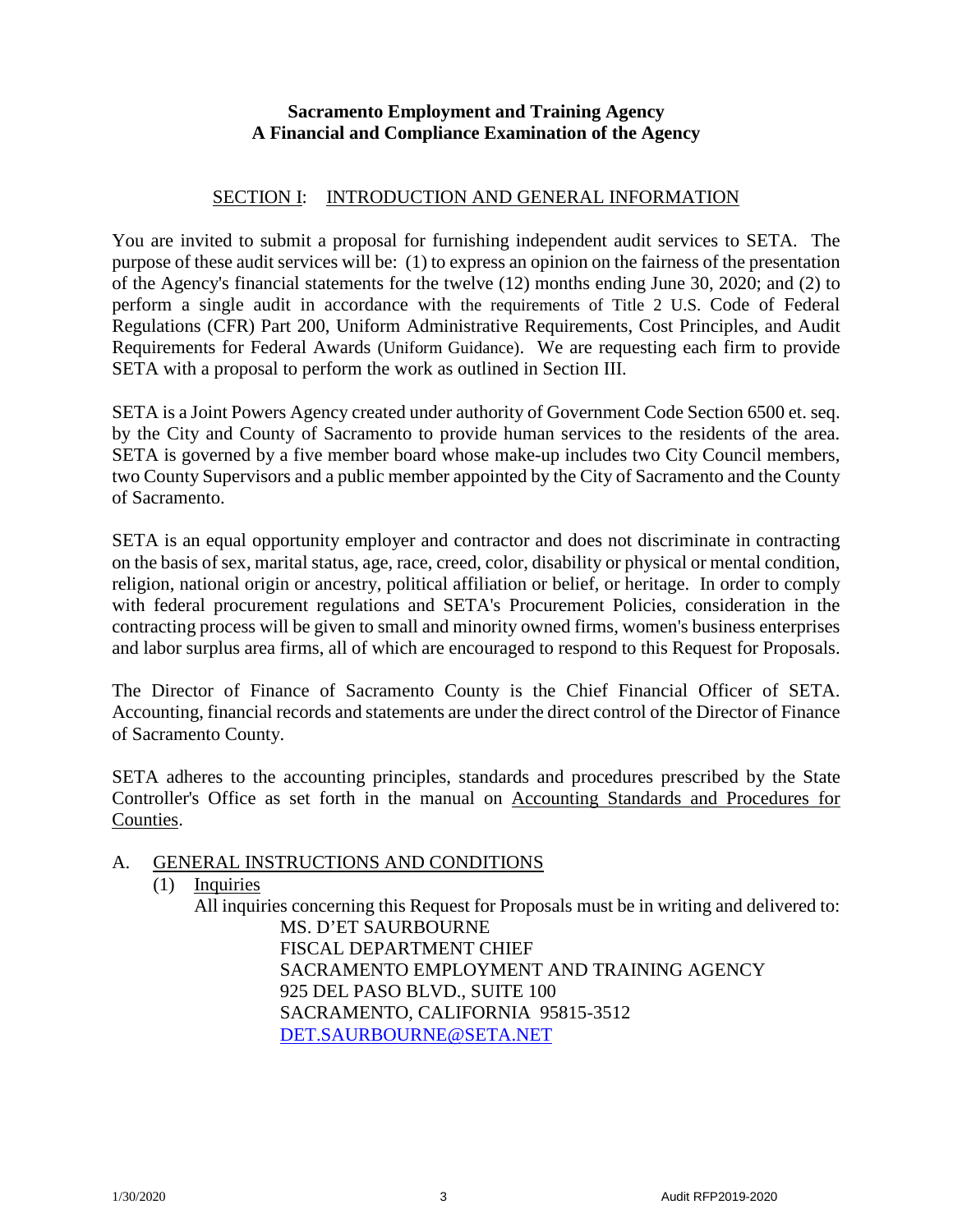# (2) Ambiguity - Conflict or Other Errors in RFP

If a proposer discovers any ambiguity, conflict, discrepancy, omission or other errors in the RFP, the proposer shall immediately notify SETA of such error in writing and request modification or clarification of the document. Modifications will be made by issuing a revision and will be given by written notice to all parties who have been furnished with the RFP, without divulging the source of the request for same.

If the proposer fails to notify SETA prior to the date and time fixed for submission of proposals of an error, or an error that reasonably should have been known, the proposal shall be submitted at the proposer's own risk. If selected, the proposer shall not be entitled to additional compensation or time by reason of the error or its later correction.

SETA may also modify the RFP, prior to the date and time fixed for submission of proposals, by issuance of a revision to all parties who have received the RFP.

# (3) Proposers' Conference

A proposers' conference will be held so that proposers may have the opportunity to raise any questions they may have pertaining to the development of their proposals. It is not the intent of this conference to offer personalized technical assistance, but rather to provide examples, clarify information or answer questions relevant to the RFP. Attendance is optional. The conference will be held on February 13, 2020 at 10:00 a.m., 925 Del Paso Blvd., Suite 100, Sacramento, California.

### (4) Submission of Proposal

All proposals must be received by SETA no later than 5:00 p.m., P.S.T., Friday, March 6, 2020. In accordance with SETA's procurement policies and procedures, proposals received after 5:00 p.m., P.S.T., Friday, March 6, 2020 will not be considered. **Late proposals will not be accepted.** 

To be considered, proposers must submit ONE portable document format (PDF) copy of their proposal developed in response to this RFP. **Proposals must be emailed to:**

• D'et Saurbourne, Fiscal Chief, at: **[det.saurbourne@seta.net](mailto:det.saurbourne@seta.net)**

Costs for developing proposals are entirely the responsibility of the proposers and shall not be chargeable to SETA.

# (a) Signature of Proposal

Be advised that signatures reflected in the proposals submitted in response to this RFP are binding and may be treated as original signatures for all purposes. All executed counterparts together shall constitute one and the same document, and any signature pages, including facsimile or electronic copies thereof, may be assembled to form a single original document.

The proposal must be signed by a principal of the company (officer, director, manager, or owner) who is authorized to submit the proposal for the responding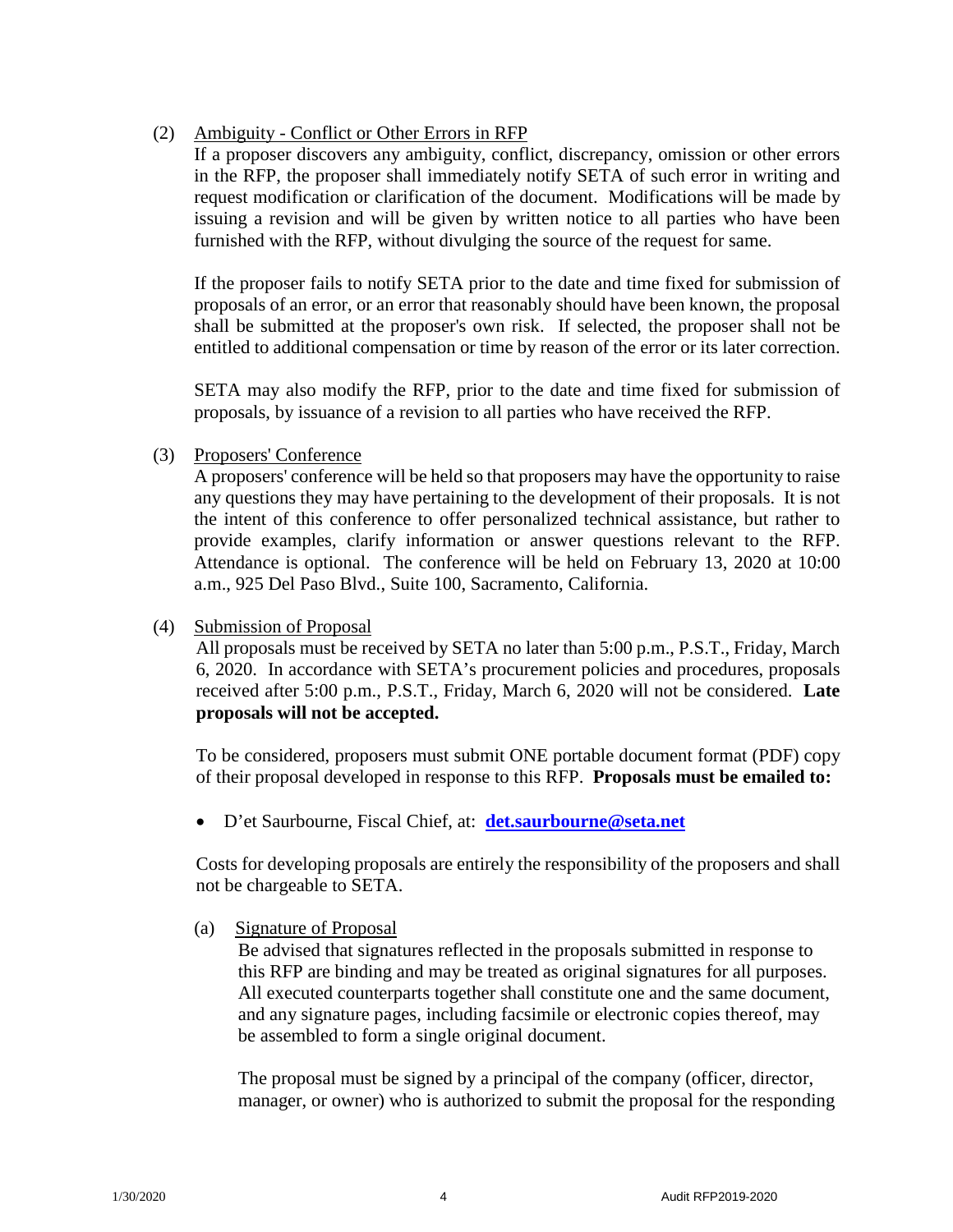agency. The proposal must also include documentation indicating by what authority the person(s) is/are authorized to negotiate and contractually bind the responding agency, if selected.

(b) Proposal Obligation

The contents of the proposal and any clarification thereto submitted by the successful proposer may, at the sole option of SETA, become part of the contractual obligation and be incorporated by reference into the ensuing contract.

(c) Implied Requirements

Products and services not specifically mentioned in this RFP, but which are necessary to provide the functional capabilities described by the proposer, shall be included in the proposal.

(5) Withdrawal of Proposal

The proposer may withdraw a proposal by submitting a written request for its withdrawal to Ms. D'et Saurbourne, Fiscal Department Chief, and signed by the proposer or an authorized agent at any time prior to the proposal submission deadline. The proposer may thereafter submit a new proposal prior to the deadline. Modifications offered in any manner, oral or written, will not be considered after the deadline.

# (6) Status of Proposal

(a) Disposal of Proposal

All proposals become the property of SETA and will not be returned to the proposer.

(b) Disclosure of Proposal Content

It is the responsibility of proposers to identify information in their proposals that they consider to be confidential under the California Public Records Act. To the extent that SETA agrees with that designation, such information will be held in strict confidence. All other information will be considered public. In the event any information is considered confidential pursuant to the foregoing, and any person makes a request for disclosure of such information, SETA shall notify the proposer submitting such information that such a request has been made. Unless the proposer immediately agrees to assume the defense of such request and pay all costs associated therewith (including any attorney's fees which might be awarded to the prevailing party), SETA shall have no further obligation to the proposer to retain the information as confidential. Further, the proposer shall expressly agree to indemnify SETA against any costs resulting from nondisclosure of the information.

(7) Contractual Development

SETA intends to enter into a contractual agreement with the successful proposer substantially in accordance with SETA's standard Audit Services Contract, a copy of which is available for review. Contract negotiation will follow selection of the apparent successful proposer. Because of the complex nature of this acquisition, it is likely that an award will be made directly on the basis of proposal content. However, SETA reserves the right to negotiate further with one or more proposers. The content of the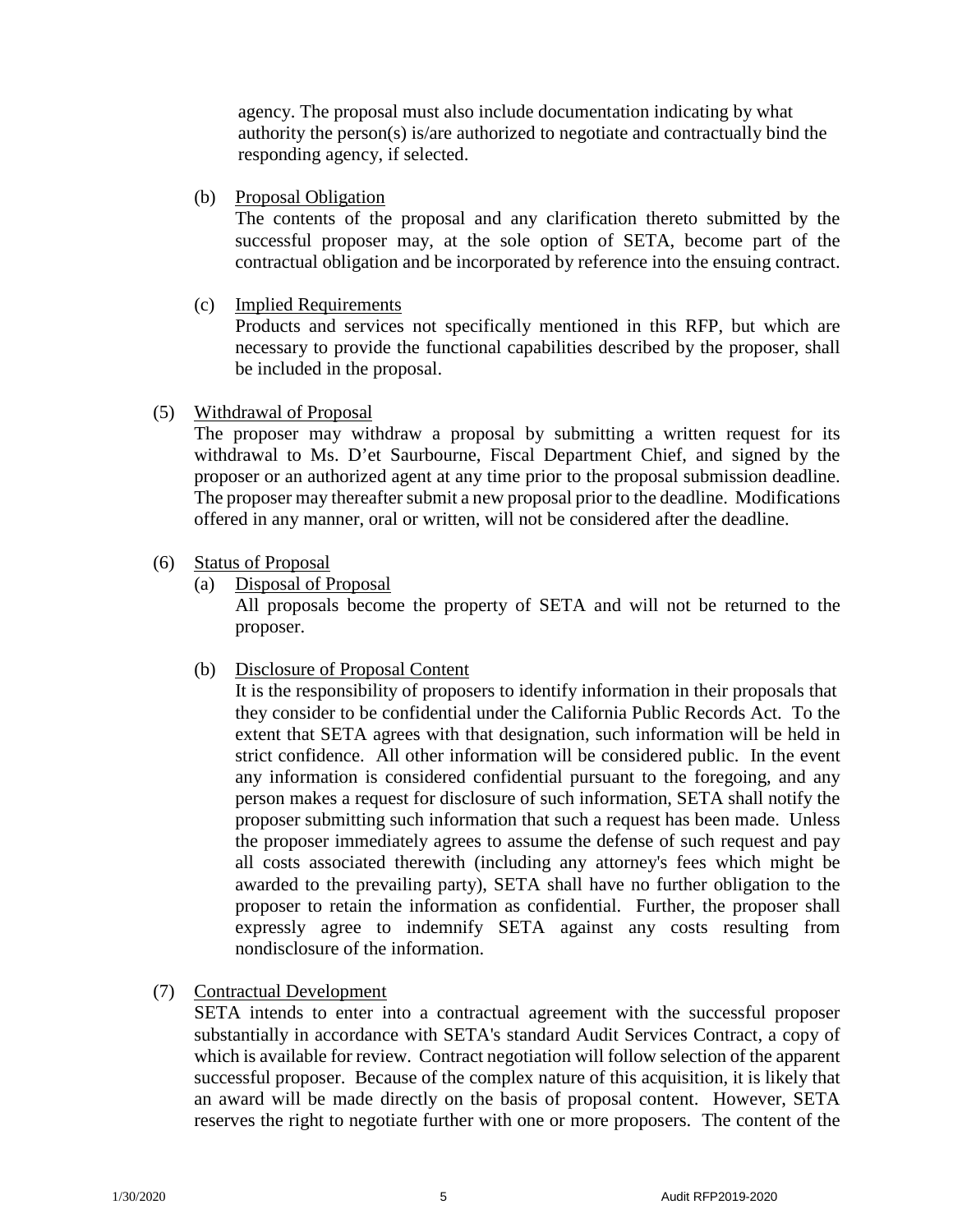RFP and the successful proposal will become an integral part of the contract, but may be modified by the provisions of the contract. Proposers must be amenable to inclusion, in a contract, of any information provided either in response to this RFP or subsequently during the selection process.

#### (8) Schedule of Events

| Distribution of RFP                                  | January 30, 2020     |
|------------------------------------------------------|----------------------|
| Proposers' Conference                                | February 13, 2020    |
| 925 Del Paso Blvd., Suite 100                        | 10:00 a.m., PST      |
| Sacramento, CA 95815                                 |                      |
| <b>Proposals Due</b>                                 | <b>March 6, 2020</b> |
|                                                      | 5:00 p.m., PST       |
| <b>Evaluations Completed and Vendor Notification</b> | March 20, 2020       |
| <b>SETA Governing Board Final Award Decision</b>     | April 2, 2020        |
| <b>Preliminary Report Completion</b>                 | October 20, 2020     |
| <b>Final Report Submission</b>                       | November 10, 2020    |

### (9) Contract Extension

SETA may, in its sole discretion, renew the contract for two (2) additional one-year terms upon the same terms and conditions, except that the scope of service, including the timeline for submission of Preliminary and Final Reports, and the fee for any additional term will be subject to renegotiation based upon required performance. Any increase will not exceed 5% or the Annual Consumer Price Index, whichever is smaller. If additional services are required during the initial term or any additional term, a fee will be negotiated consistent with the fee established for the services otherwise provided.

(10) Limitation

The Request for Proposals does not, in any way, commit SETA to award a contract. SETA reserves the right to accept or reject any or all proposals received in response to this request, to negotiate with all qualified sources, or to cancel in part or in its entirety, this RFP if it is in the best interest of SETA to do so.

# (11) MBE/WBE Participation

SETA encourages the utilization of Minority Business Enterprises (MBE) and Women's Business Enterprises (WBE) in the procurement of goods and services whenever possible. To encourage the participation of MBE/WBE businesses in its procurement, SETA actively solicits qualified MBE/WBE businesses to respond to its Requests for Proposals. If subcontracting is anticipated for services, SETA requires respondents to demonstrate good-faith efforts to obtain qualified MBE/WBE subcontractors. For this Request for Proposals, SETA does not anticipate that any services will be subcontracted and, therefore, no good-faith efforts will be required. Nevertheless, to assist SETA in monitoring its usage of qualified MBE/WBE firms, certified MBE/WBE businesses should submit proof of such certification with their response to this Request for Proposals.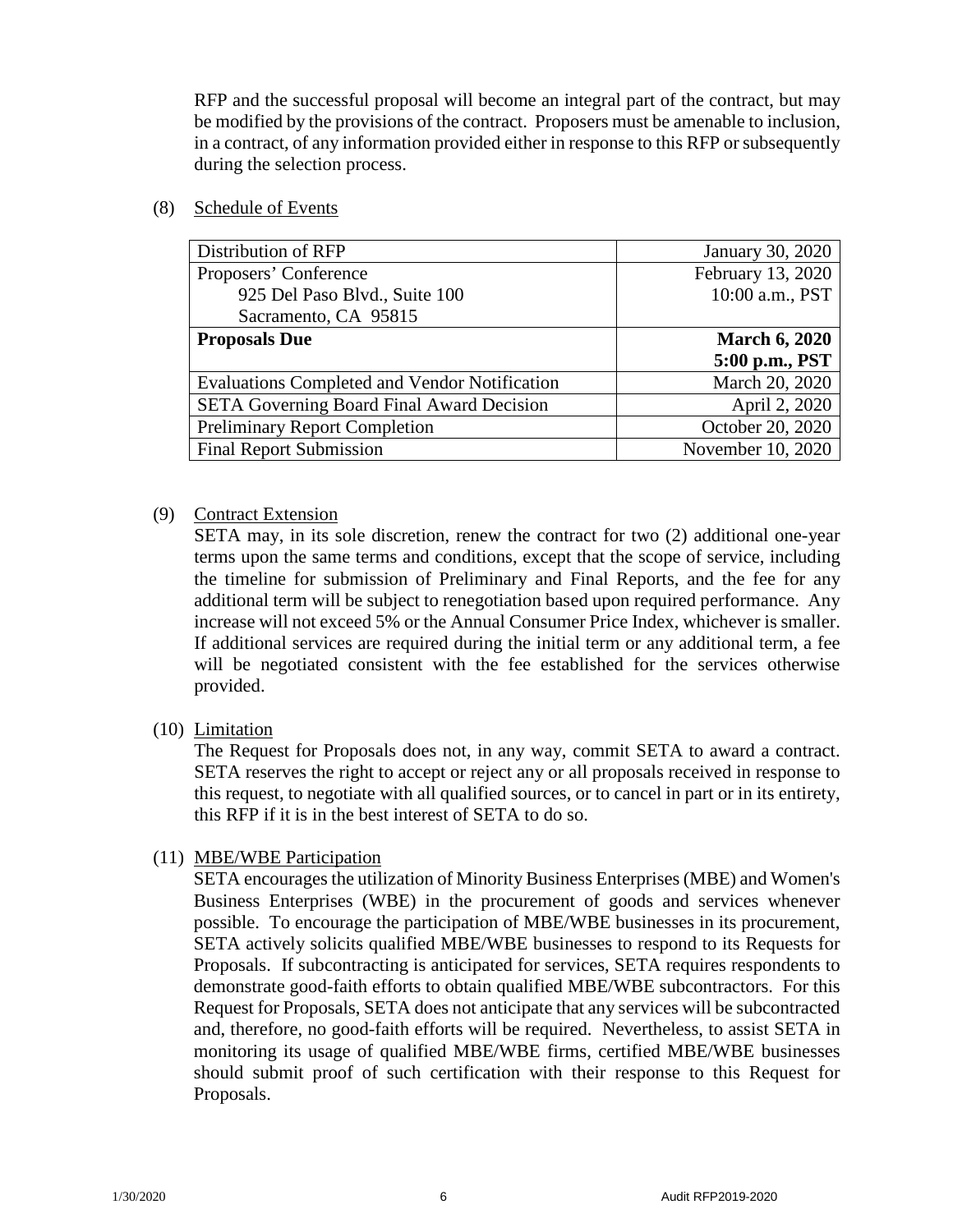To qualify for MBE/WBE status, a respondent must be certified as a MBE and/or WBE by the City of Sacramento, Office of Minority, Women and Small Business or such other agency that provides for comparable certification consistent with Part 23 of Title 49 of the Code of Federal Regulations (CalTrans and the Sacramento Regional Transit Authority are examples of such comparable certification agencies). For purposes of this provision, the following definitions apply:

MBE: An MBE must be an independent business concern which is at least 51% owned and controlled by a minority group member. Ownership and control are measured by a variety of factors including: (1) responsibility for performance of the work; (2) management responsibility and control; (3) at least 51% share of profits and risks; (4) other data (such as voting rights) that may be related to ownership and/or control. Minority individuals who qualify for consideration in the establishment of an MBE are listed below:

- (1) Black Americans: persons having origins in any of the black racial groups of Africa;
- (2) Hispanic Americans: persons of Mexican, Puerto Rican, Cuban, Central or South American or other Spanish or Portuguese culture or origin regardless of race;
- (3) Native Americans: persons having origins in any of the original peoples of North America;
- (4) Asian/Pacific Islanders: persons whose origins are from Bangladesh, Cambodia, China, Guam, India, Indonesia, Japan, Korea, Laos, Malaysia, Northern Marianas, Pakistan, Philippines, Samoa, Singapore, Taiwan, the U.S. Trust Territories of the Pacific and Vietnam.

WBE: A WBE must be an independent business concern which is at least 51% owned and controlled by a woman or women. Ownership and control are measured by a variety of factors including: (1) responsibility for performance of the work; (2) management responsibility and control; (3) at least 51% share of profits and risk; (4) other data (such as voting rights) that may be related to ownership and/or control.

#### B. EVALUATION AND SELECTION PROCESS

# (1) Evaluation Process

The proposals will be evaluated in detail. Proposers may be asked to present and explain their proposals at management and technical levels. The proposal which then appears functionally most favorable will be compared to other proposals for cost purposes. This analysis will examine difference in costs and benefits. Cost differences must be justified by the value of greater benefits.

The detailed evaluation may result in selection of several proposers. Before final award, SETA may meet with these proposers for staff interviews. Upon selection of a proposer(s) by the SETA Governing Board, contract negotiations will be started as soon as possible. If a contract for any reason cannot be negotiated, another proposer may be selected. SETA reserves the right to negotiate a contract with one or more proposers. Only one contract, however, will be awarded.

#### (a) Evaluation Criteria

An objective evaluation procedure will be utilized to assist in the comparative analysis of alternatives and the selection process. The procedure will enable evaluators to weight factors to each of the criteria used for evaluation (Exhibit A).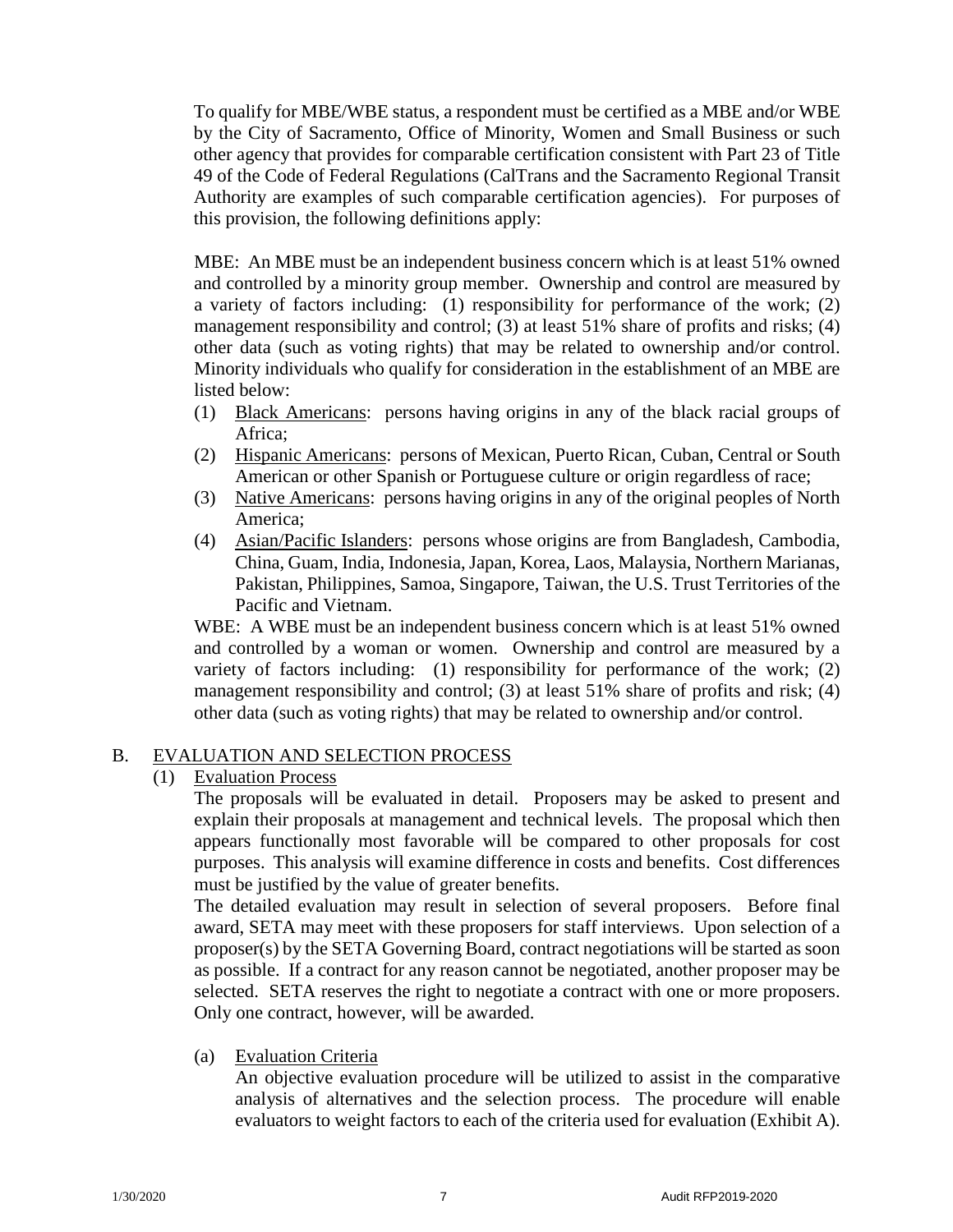# (b) Evaluation Committee

The evaluation will be performed by a minimum of three individuals from local government. The SETA Governing Board will make the final selection decision. SETA may require representatives of the proposer to make oral presentations or to provide written clarification of the proposal. The assessment of points shall be based upon the judgement of the evaluators from their reviews of the documentation provided in the proposals and any clarification thereto in accordance with the predetermined evaluation criteria (Exhibit A).

# (2) Right of Rejection

SETA reserves the right to reject any or all proposals.

### C. PROTEST PROCEDURES TO RESOLVE PROCUREMENT DISPUTES

All protests to resolve disputes concerning this Request for Proposals shall be written, must specify in detail the grounds of the protest, the facts and evidence in support thereof and the remedy sought. The written protest must be delivered to the Clerk of the Boards at SETA no later than five (5) calendar days prior to the date of any funding determination by the Governing Board. In the absence of a timely and properly submitted written protest, no party responding to this Request for Proposals shall be eligible for any remedy.

The SETA Governing Board shall resolve any protest based upon the written protest and any oral or written response thereto provided by staff. Any SETA Governing Board resolution of the protest shall be made prior to any funding determination under this Request for Proposals and such resolution by the SETA Governing Board shall be deemed final.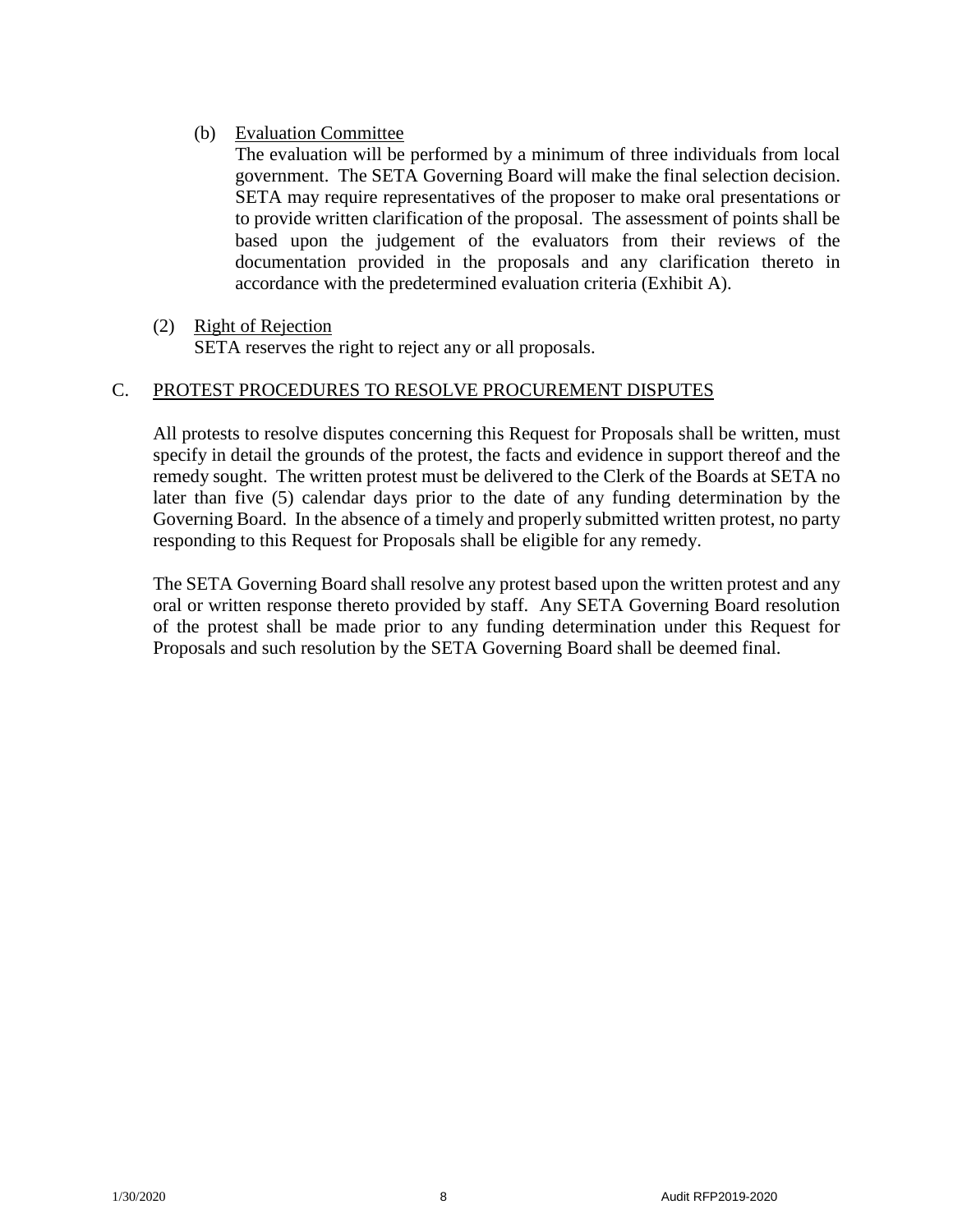# **SECTION II: SCOPE OF EXAMINATION**

- (1) The examination of SETA shall be a single audit in accordance with the requirements of Title 2 U.S. Code of Federal Regulations (CFR) Part 200, Uniform Administrative Requirements, Cost Principles, and Audit Requirements for Federal Awards (Uniform Guidance).
	- (a) The financial audit shall be as described in the AICPA Industry Audit Guide, State and Local Governments and statements promulgated by the Governmental Accounting Standards Board.
	- (b) The Compliance Audit shall be in accordance with Uniform Guidance and the Compliance Supplement for Single Audits of State and Local Governments.
	- (c) Additional supplemental schedules will be required for the State Department of Education Childcare Block Grant and the Community Services Block Grant program.
- (2) The financial examination shall be conducted in accordance with generally accepted auditing standards leading to the expression of an opinion in compliance with Rule 58.1 of the California State Board of Accountancy as well as in accordance with the Statements on Auditing Standards published by the American Institute of Certified Public Accountants, and Government Auditing Standards (the "Yellow Book") issued by the Comptroller General of the United States (2003 Revision, and any amendments thereto).
- (3) If conditions are discovered which lead to the belief that material errors, defalcations, or other irregularities may exist, or if any other circumstances are encountered that require extended services, the auditor will promptly advise SETA and the State Controller's Office. No extended services will be performed unless they are authorized in a contractual agreement or in an amendment to the agreement.
- (4) The intent of SETA is for the auditor to render an opinion on its General Purpose Financial Statements as set forth in the Governmental Accounting and Financial Reporting Standards (Section 2200).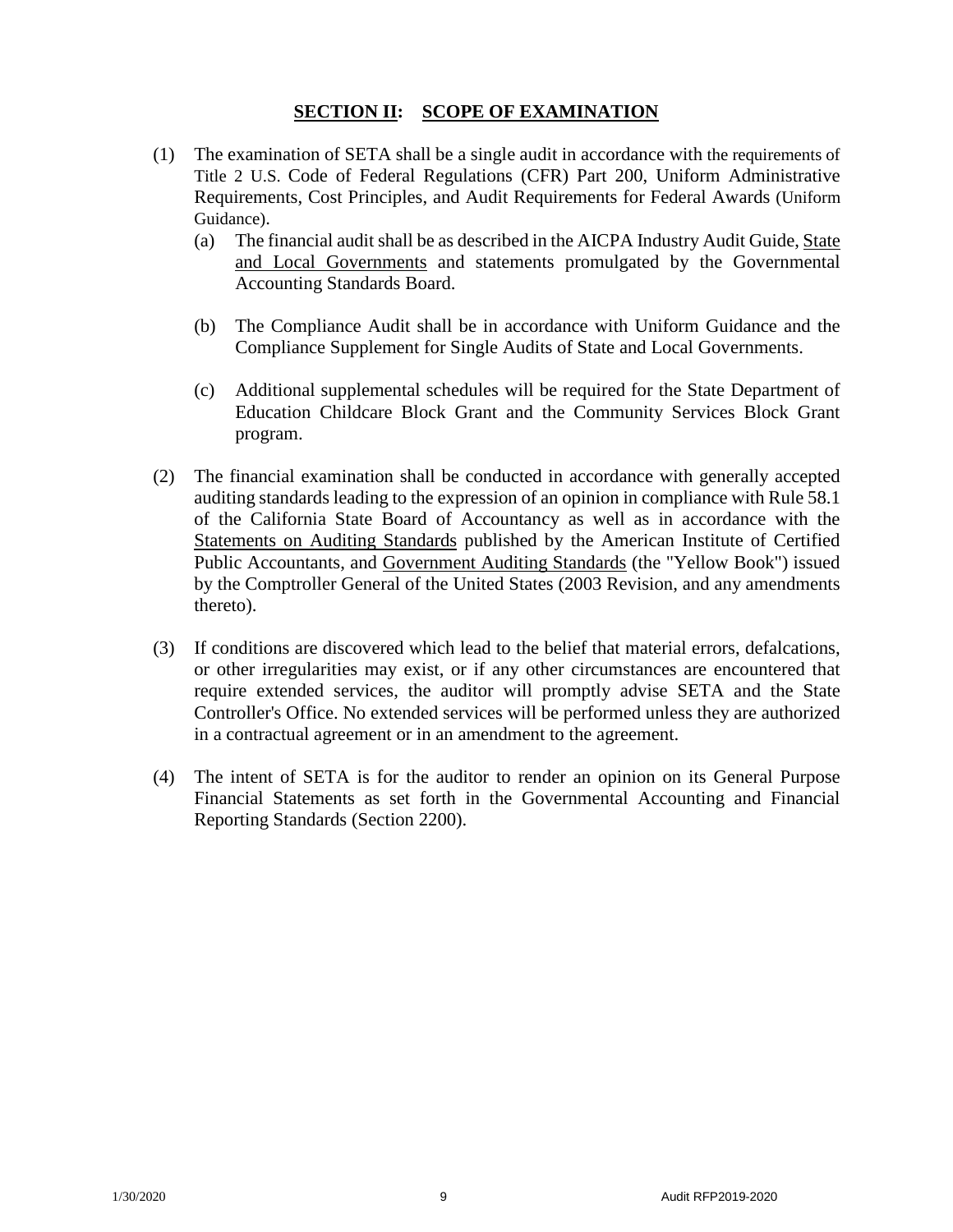| <b>Funding Agency</b>               | Program                                          |                           | <b>Grant/Contract</b><br><b>Amount</b> |  |
|-------------------------------------|--------------------------------------------------|---------------------------|----------------------------------------|--|
|                                     |                                                  |                           |                                        |  |
| <b>Federal Department</b>           | <b>Head Start Program</b>                        | \$                        | 47,877,713                             |  |
| of Health and Human Services        | <b>Early Head Start Program</b>                  |                           | 11,016,638                             |  |
|                                     | Early Head Start CCP                             |                           | 1,614,892                              |  |
| California Employment               | WIOA Title I (Adult)                             | \$                        | 5,181,371                              |  |
| Development Department &            | WIOA Title I (Youth)                             |                           | 3,574,022                              |  |
| California Workforce Development    | <b>WIOA Title I (Dislocated Worker)</b>          |                           | 1,950,655                              |  |
| Board (CWDB)                        | <b>TET NEG/NDWG</b>                              |                           | 800,000                                |  |
|                                     | <b>WIOA Rapid Response</b>                       |                           | 421,034                                |  |
|                                     | Regional Plan Implementation                     |                           | 250,000                                |  |
|                                     | <b>DEA</b>                                       |                           | 233,333                                |  |
|                                     | Regional Organizer/Training                      |                           | 188,900                                |  |
|                                     | <b>RETAIN</b>                                    |                           | 150,000                                |  |
|                                     | <b>Construction Pre-Apprentice Pilot Project</b> |                           | 50,000                                 |  |
|                                     | ILG Accelerator 6.0                              |                           | 36,000                                 |  |
|                                     | <b>Storm NDWG</b>                                |                           | 20,000                                 |  |
| California Department               | <b>Refugee Social Services</b>                   | \$                        | 7,813,335                              |  |
| of Social Services                  |                                                  |                           |                                        |  |
| California Department               | <b>Childcare Block Grant</b>                     | \$                        | 6,010,306                              |  |
| of Education                        | Child & Adult Care Food Program                  |                           | 1,485,000                              |  |
| California Department of            | <b>Community Services Block Grant</b>            | \$                        | 2,033,963                              |  |
| <b>Community Services and</b>       |                                                  |                           |                                        |  |
| Development                         |                                                  |                           |                                        |  |
| <b>CWDB</b>                         | <b>Breaking Barriers</b>                         | $\boldsymbol{\mathsf{S}}$ | 1,262,676                              |  |
| <b>Sacramento County</b>            | CalWORKs One-Stop Share of Cost                  | \$                        | 911,743                                |  |
| Department of Human Assistance      |                                                  |                           |                                        |  |
| CA Dept. of Corrections and         | Prison to Employment                             | \$                        | 399,215                                |  |
| Rehabilitation                      |                                                  |                           |                                        |  |
| CA Dept. of Rehabilitation          | <b>STEPS</b>                                     | \$                        | 235,000                                |  |
| Los Rios Community College          | <b>Strong Workforce</b>                          | $\overline{\$}$           | 180,000                                |  |
| <b>Sacramento Municipal Utility</b> | <b>Utility Workers Training Program</b>          | \$                        | 156,259                                |  |
| District                            |                                                  |                           |                                        |  |
| <b>Federal Social Security</b>      | Ticket-to-Work                                   | \$                        | 150,000                                |  |
| Administration                      |                                                  |                           |                                        |  |
| City of Sacramento                  | Priority Worker                                  | $\boldsymbol{\mathsf{S}}$ | 60,000                                 |  |
| <b>Total</b>                        | \$                                               | 94,062,055                |                                        |  |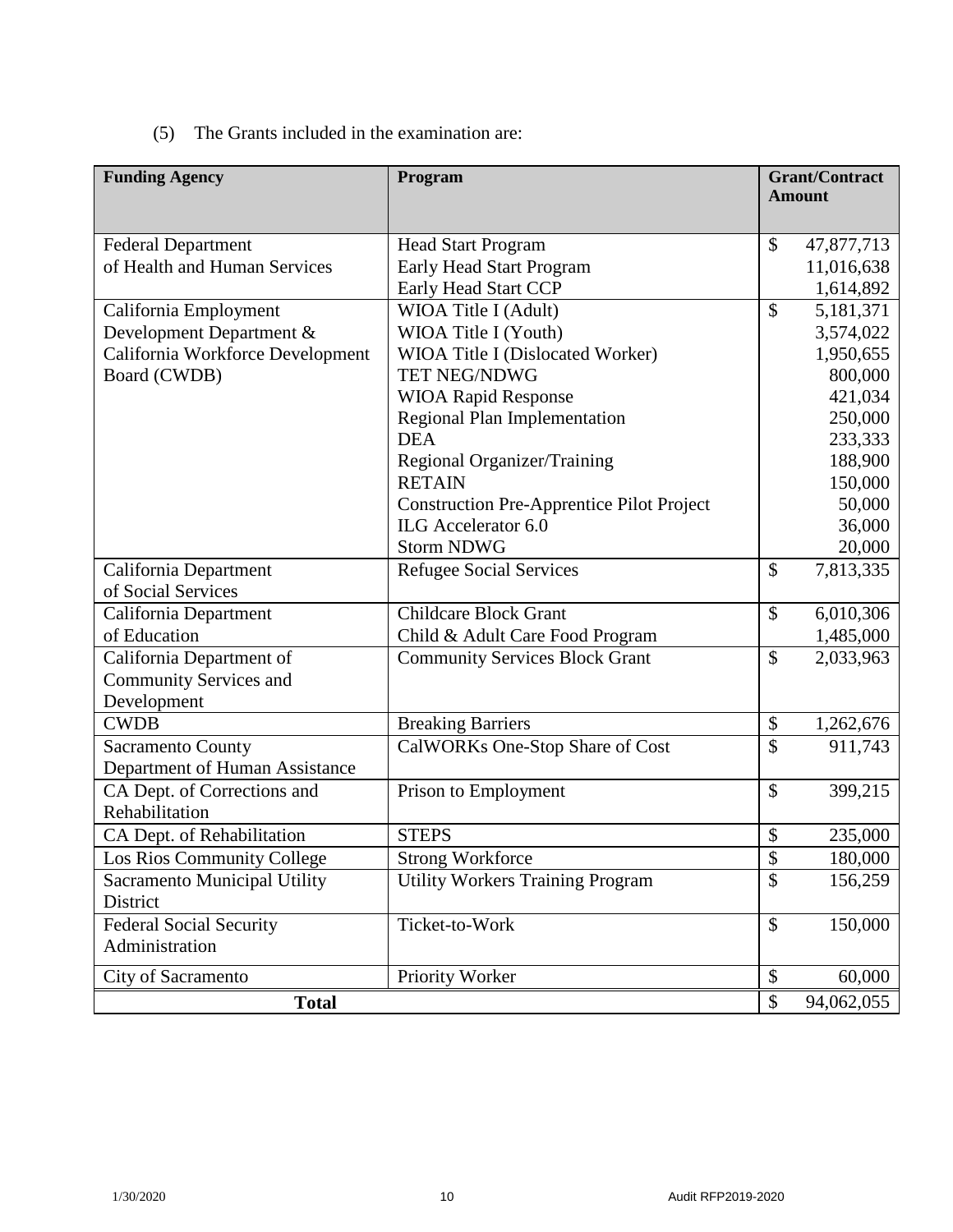- (6) SETA retains the right to make additions and/or deletions to the Grants listed in Section II $(5)$  above.
- (7) Addenda to the Compliance Supplement may be required by SETA's cognizant agency, the National Audit Managers – Non-Federal Audits, HHS National External Audit Resources. Any planning efforts, including development of testing methods, should therefore be coordinated with the National Audit Managers – Non-Federal Audits, HHS National External Audit Resources.

### SECTION III: REPORT ON EXAMINATION OF SETA

- (1) This report shall set forth the scope of the examination, together with an opinion, in compliance with Rule 58.1 of the State Board of Accountancy.
- (2) The report shall include the financial statements customarily associated with reports on funds of governmental units.
- (3) The report shall include such explanatory footnotes as considered necessary to disclose all material items.
- (4) The report shall comment on the compliance with all federally-funded programs in accordance with the requirements of Title 2 U.S. Code of Federal Regulations (CFR) Part 200, Uniform Administrative Requirements, Cost Principles, and Audit Requirements for Federal Awards (OMB Uniform Guidance) and the Compliance Supplement for Single Audits of State and Local Governments.
- (5) Draft of the final report shall be reviewed with the Agency's Fiscal and Administrative Staff.
- (6) The report shall be addressed to: GOVERNING BOARD SACRAMENTO EMPLOYMENT AND TRAINING AGENCY 925 DEL PASO BLVD. SUITE 100 SACRAMENTO, CALIFORNIA 95815-3608
- (7) Copies of the auditor's report shall be delivered to the State Controller's Office. Distribution will be made by this office.
- (8) Twenty-five (25) copies of the final report shall be delivered to SETA.

#### SECTION IV: PROPOSAL REQUIREMENTS

The proposal submitted by your firm shall specifically address the following items:

- (1) Address and telephone number of firm's office in, or nearest to, Sacramento, California.
- (2) Name of firm's representative designated as contact along with phone number and email address for said contact.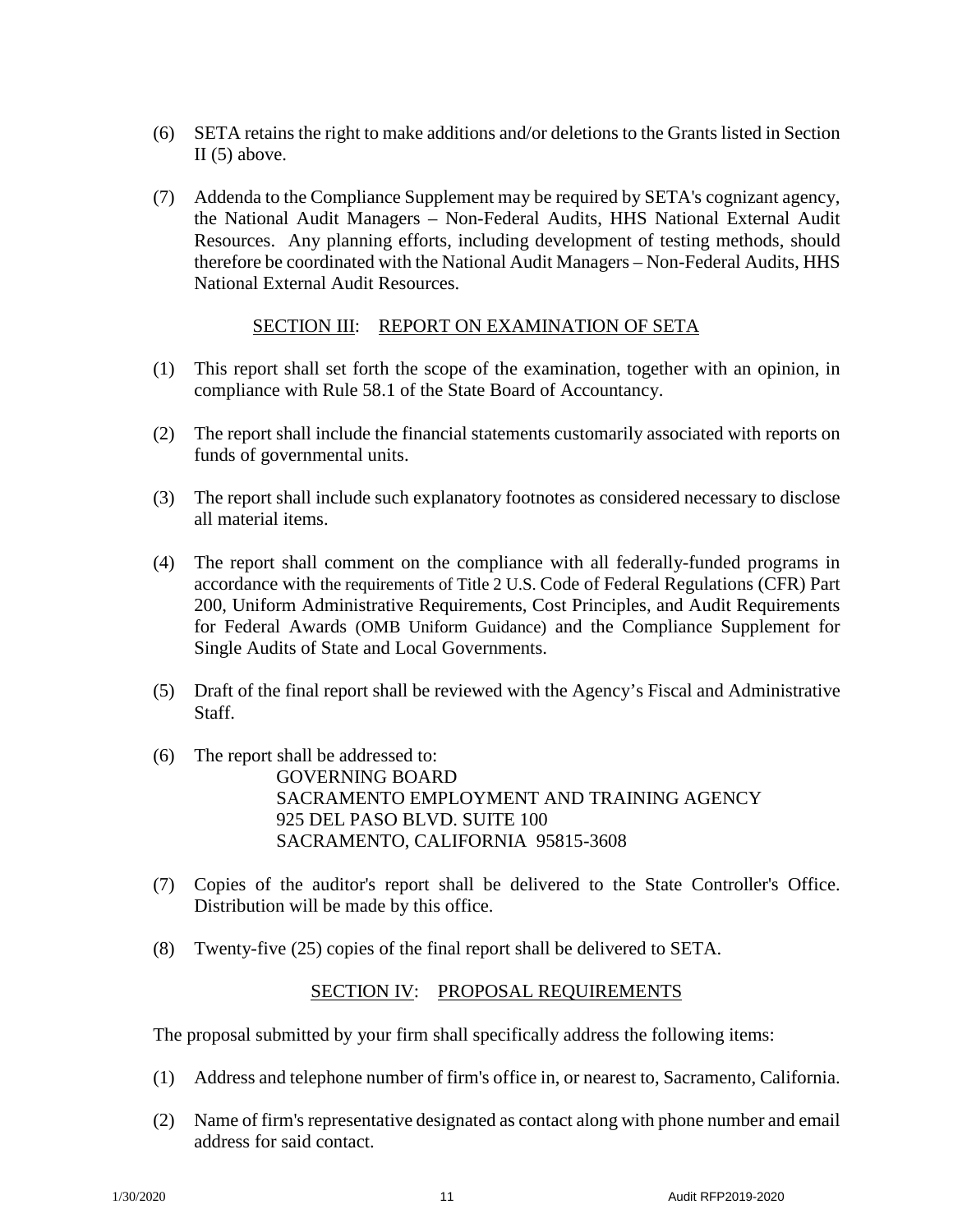- (3) Name of engagement manager, if different from representative designated at time of contact.
- (4) A statement of your firm's background and experience in providing auditing and management consulting services to large governmental organizations.
- (5) A declaration of your firm's ability and willingness to commit and maintain staffing, both number and level, to successfully conclude an engagement of this magnitude.
- (6) Names of key individuals to be assigned to the engagement in the respective specialties considered necessary to undertake and complete the examination. A statement of the qualifications of the key individuals so identified, including their experience in the auditing of governmental units, auditing in general, and any specialized expertise such individuals might have which is applicable to this engagement.
- (7) A statement of the ability to staff the engagement locally, i.e., the availability of staff in a local office with requisite qualifications and experience in the respective areas of specialization required to successfully complete the engagement.
- (8) A statement of the education and training program provided to, or required of, the staff identified for participation in the engagement, particularly with reference to governmental accounting and auditing, governmental practices and procedures, and governmental affairs.
- (9) A statement of any arrangements that your firm has regarding liaison with, or access to, offices of the state and federal governments for the purpose of obtaining prompt response to inquiries arising from technical and procedural questions developed in the course of the examination. This statement should include your approach to the audit required by OMB Uniform Guidance and extent of coordination with SETA's cognizant agency.
- (10) A statement of your estimated time and charges should be provided.
	- The following information should be included:
	- (a) The classification of staff assigned to the examination identified to areas of specialization, as appropriate;
	- (b) The rate per hour for each separate classification and area of specialty; and,
	- (c) The total estimated hours and maximum fee (not to exceed amount) to complete the examination and to prepare and submit a final report on the examination.
- (11) A statement describing your firm's ability to identify audit costs attributable to each grant, which may be used to assist in charging each organization for their share of audit costs.
- (12) A statement acknowledging that if your firm is awarded a contract, you will retain the audit work papers and related audit reports for a minimum period of three years or longer if required by SETA or if any dispute involving the audit is unresolved, and understand that staff of the Government Accounting Office and/or the cognizant agency and the state are authorized under OMB Uniform Guidance to review any and all work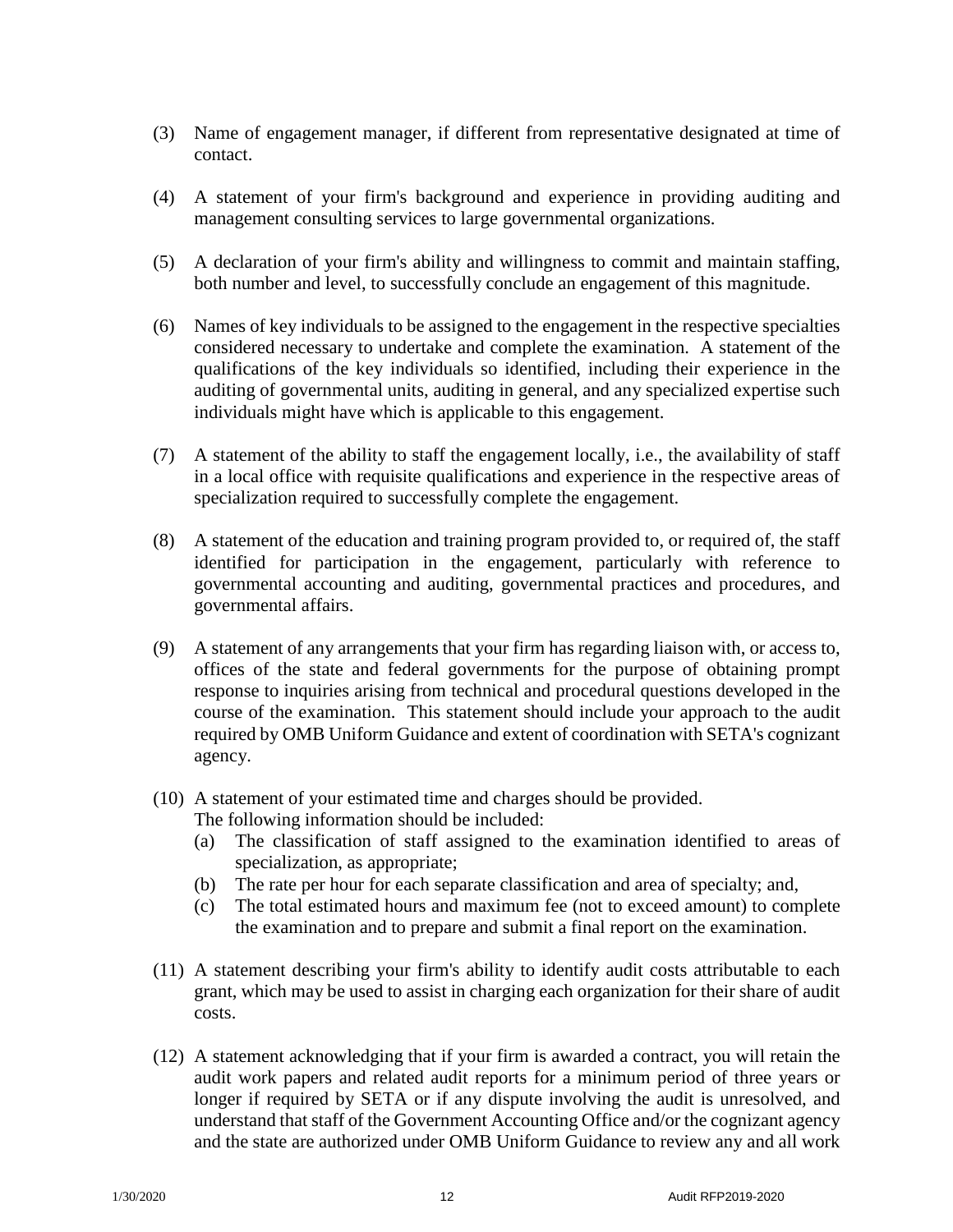papers.

- (13) An expression of your estimated space and equipment requirements. Please state the maximum number of desks/locations that you would need on-site.
- (14) An expression of your ability to accomplish this engagement during normal office hours.
- (15) Any other information considered relevant to the proposal.
- (16) If your firm intends to subcontract for segments of the engagement, your proposal should be specific as to details.
- (17) The proposer should provide three references from locally-served audit clients. It is SETA's intention to verify these references prior to making final selection of the successful bidder. Please provide the name, address, telephone number, and contact person for each reference.
- (18) The proposer must complete and submit Exhibits B, C, and D with the proposal.

#### SECTION V: PROPOSAL DEADLINE AND SUBMITTAL PROCEDURE

- (1) All e-mailed proposals must be received by *[det.saurbourne@seta.net](mailto:loretta.su@seta.net)* no later than 5:00 p.m., P.S.T., March 6, 2020. In accordance with the policy of the SETA Governing Board, proposals received after 5:00 p.m., P.S.T., will not be accepted - NO EXCEPTIONS. NO APPEALS WILL BE ACCEPTED FOR LATE PROPOSALS. The following process will apply to all proposals submitted:
	- No determination will be made on the responsiveness to the RFP at the time of submittal.
	- \* No proposal will be accepted from any person after the submittal deadline.<br>\* Staff will inform the Governing Board of any popresponsive proposals to the
	- Staff will inform the Governing Board of any nonresponsive proposals to the RFP and those wishing to address the above circumstances will be allowed to do so before the SETA Governing Board.
- (2) One (1) complete electronic (.pdf) copy of the proposal must be emailed to: *[det.saurbourne@seta.net.](mailto:det.saurbourne@seta.net)*
- (3) All proposals shall be firm for a period of forty-five (45) days following the date of the Final Award Decision.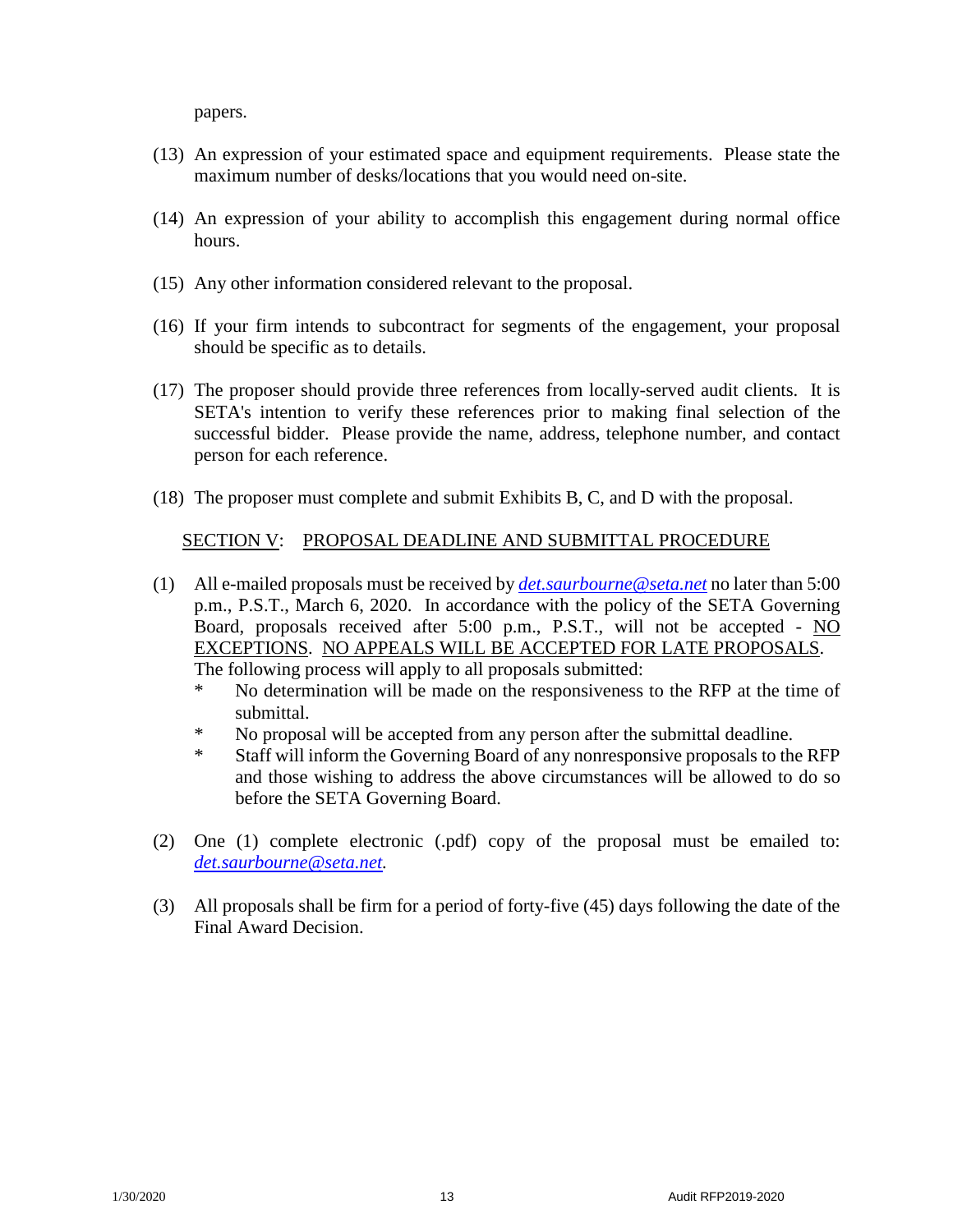# SECTION VI: LITIGATION STATUS

- (1) You are requested to furnish any information on the nature and magnitude of any litigation whereby, during the past two years, a court has ruled against your firm in any matter relating to the professional activities of your firm. In addition, you are asked to describe the nature, magnitude and status of any litigation current or pending against your firm in any manner related to your professional activities.
- (2) Recognizing the need to maintain confidentiality in this matter, you may provide this information in a separate letter directly to the following:

MS. D'ET SAURBOURNE FISCAL DEPARTMENT CHIEF SACRAMENTO EMPLOYMENT AND TRAINING AGENCY 925 DEL PASO BLVD., SUITE 100 SACRAMENTO, CALIFORNIA 95815-3512

(3) If you prefer to do so, this information on litigation may be included as part of your formal proposal.

### SECTION VII: EVALUATION OF PROPOSALS

- (1) Proposals will be evaluated by the Evaluation Team using the following criteria to determine the proposal which best meets the needs of SETA:
	- (a) Responsiveness of the proposal in clearly stating the understanding of the work to be performed.
	- (b) Cost, although a significant factor, may not be the dominant factor. Cost is particularly important when all the other evaluation criteria are relatively equal.
	- (c) Technical experience of the firm.
	- (d) Experience and professional activities of the audit team.
	- (e) Size and structure of the firm.
	- (f) Past performance of the proposer on work previously done for SETA or similar government agencies.
- (2) SETA reserves the right to reject any and all proposals submitted and/or to request additional information from proposers.

#### SECTION VIII: PROGRESS REPORTS

- (1) It is expected that progress reports on the conduct of the work will be provided to SETA not less than bi-weekly during the course of the work.
- (2) Either SETA or the firm conducting the work may, with reasonable notice, request a meeting at any time during the course of the work.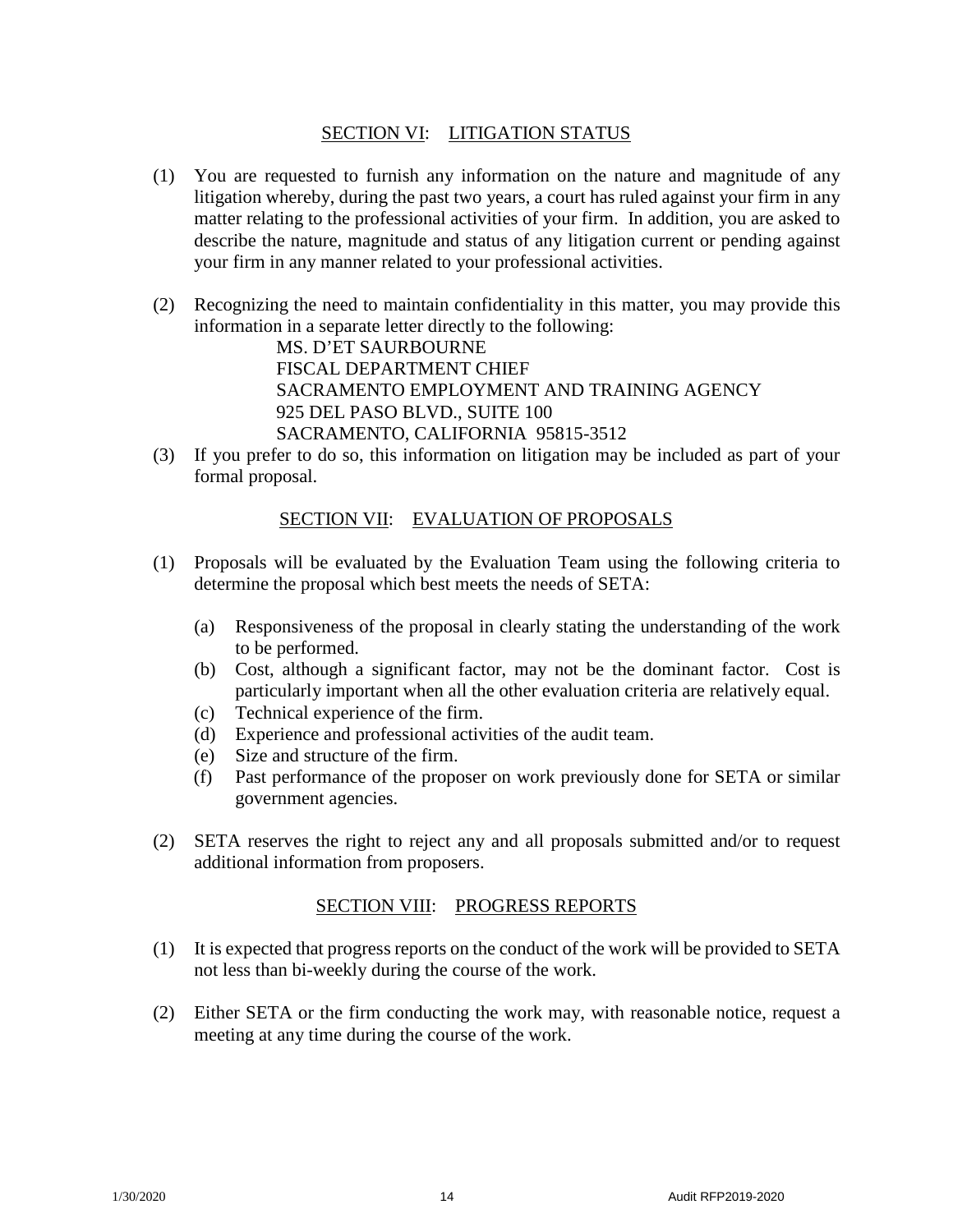### SECTION IX: BILLING OF FEES

- (1) Compensation for the performance of the work will be paid monthly upon review and approval of invoices by SETA. Invoices must be substantiated by such detailed itemization as required by SETA.
- (2) Each monthly invoice submitted, when approved as to compliance with SETA's requirements, will be paid at a rate of 90%. The remaining 10% retained will be paid upon submittal and approval of a final invoice after all required reports and letters have been accepted by SETA.

#### SECTION X: ADDITIONAL DATA

Other records and financial data necessary for the preparation of your proposal will be made available by SETA upon request.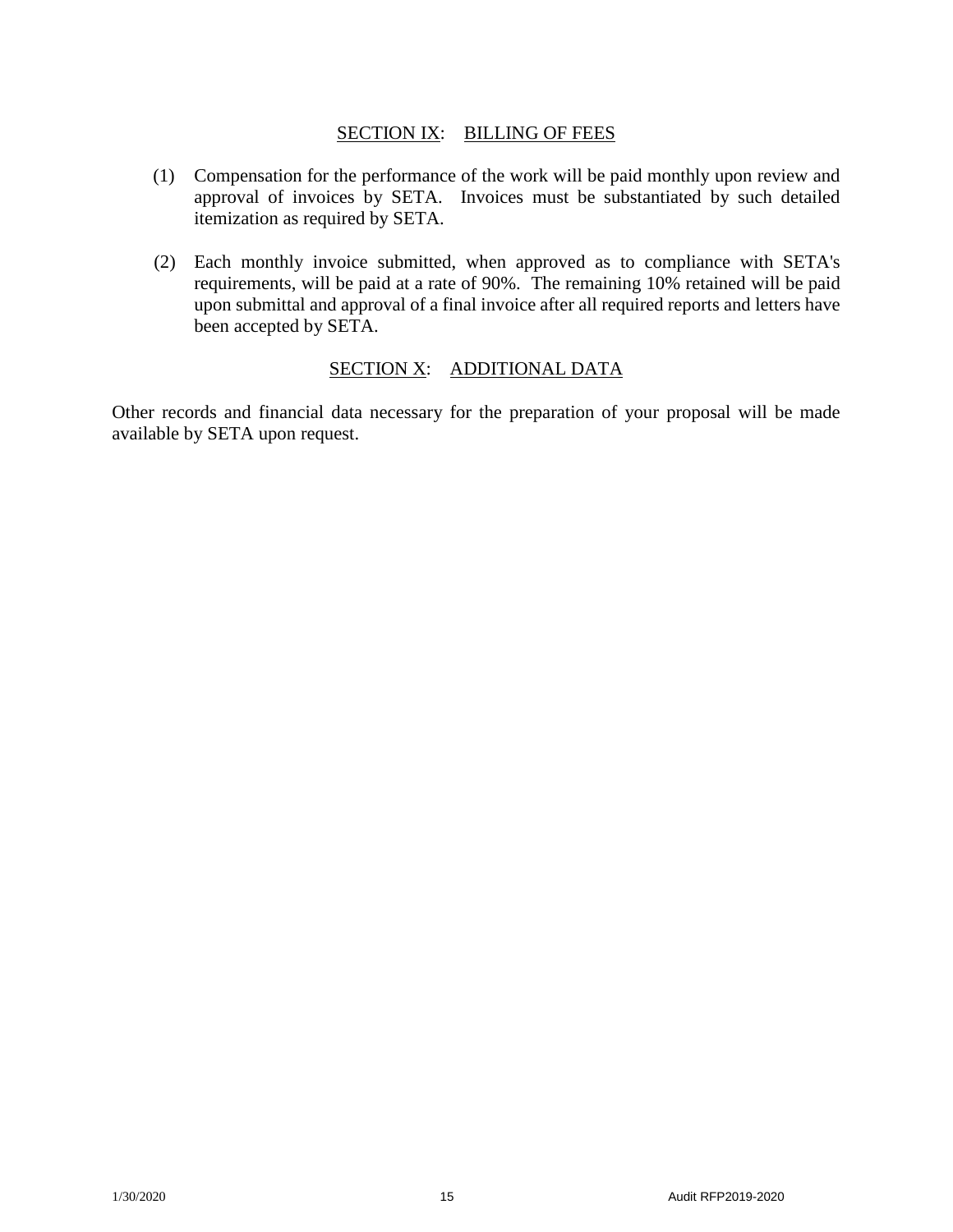#### EVALUATION CRITERIA

Evaluation of each proposal will be based on the following criteria:

|                 |                                                                                                                                                                                                      | <b>FACTOR</b>                                                                                                  | POINT RANGE |  |
|-----------------|------------------------------------------------------------------------------------------------------------------------------------------------------------------------------------------------------|----------------------------------------------------------------------------------------------------------------|-------------|--|
| A.              |                                                                                                                                                                                                      | Prior experience auditing or designing and installing accounting systems.                                      |             |  |
|                 | 1.                                                                                                                                                                                                   | Auditing programs financed by the federal government.                                                          | $0 - 20$    |  |
|                 | 2.                                                                                                                                                                                                   | Auditing state, county, or local government activities.                                                        | $0 - 10$    |  |
|                 | 3.                                                                                                                                                                                                   | Auditing non-profit organizations.                                                                             | $0 - 5$     |  |
| <b>B.</b>       |                                                                                                                                                                                                      | Organization size and structure of offeror's firm (considering size<br>in relation to audits to be performed). | $0 - 20$    |  |
| $\mathcal{C}$ . | Qualifications of staff assigned to the audits to be performed. This<br>will be determined from resumes submitted. Education, position in<br>firm, years and types of experience will be considered. |                                                                                                                |             |  |
|                 | 1.                                                                                                                                                                                                   | Audit team makeup.                                                                                             | $0 - 20$    |  |
|                 | 2.                                                                                                                                                                                                   | Overall supervision to be exercised.                                                                           | $0 - 5$     |  |
| D.              |                                                                                                                                                                                                      | Responsiveness of the proposal in clearly stating an understanding<br>of the work to be performed.             |             |  |
|                 | 1.                                                                                                                                                                                                   | Appropriateness and adequacy of proposed procedures.                                                           | $0 - 10$    |  |
|                 | 2.                                                                                                                                                                                                   | Reasonableness of time estimates.                                                                              | $0 - 5$     |  |
|                 | 3.                                                                                                                                                                                                   | Appropriateness of assigned staff levels.                                                                      | $0 - 5$     |  |
|                 |                                                                                                                                                                                                      |                                                                                                                |             |  |

Each proposal will be independently evaluated on Factors A through D by two or more qualified individuals. Their raw scores will be averaged to obtain a composite raw score.

MAXIMUM POINTS 100

The proposals will be ranked according to total score. Total score along with a consideration of price will be used to select the offeror for the contract. Should that offeror be unable to accept the contract, a subsequent selection may be made.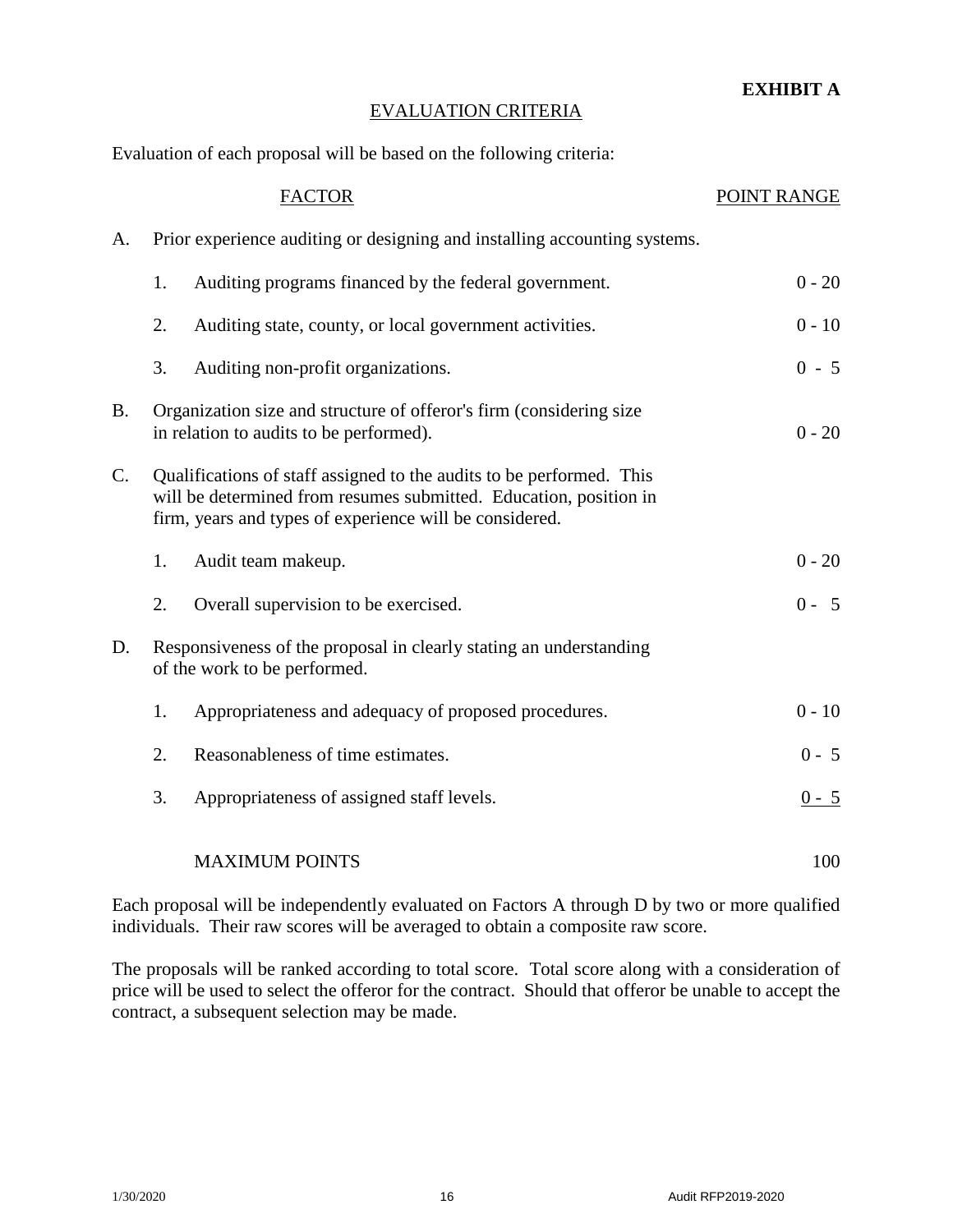#### **COMPLIANCE WITH CALIFORNIA GOVERNMENT CODE SECTION 84308**

In order to comply with the provisions of California Government Code Section 84308 and the Regulations of the California Fair Political Practices Commission, each respondent must fully complete the "Party Disclosure Form" attached to this Request for Proposals and file the form with the proposal. Additionally, all participants (as defined in the attached "Participant Disclosure Form") identified by the respondent in the proposal must file the "Participant Disclosure Form" attached to this Request for Proposals. If other individuals or entities become or are identified as parties or agents during the time the Sacramento Employment and Training Agency is considering a respondent's proposal, additional Party Disclosure Forms must be filed with the Sacramento Employment and Training Agency. Participants who are later identified will be requested to file a "Participant Disclosure Form".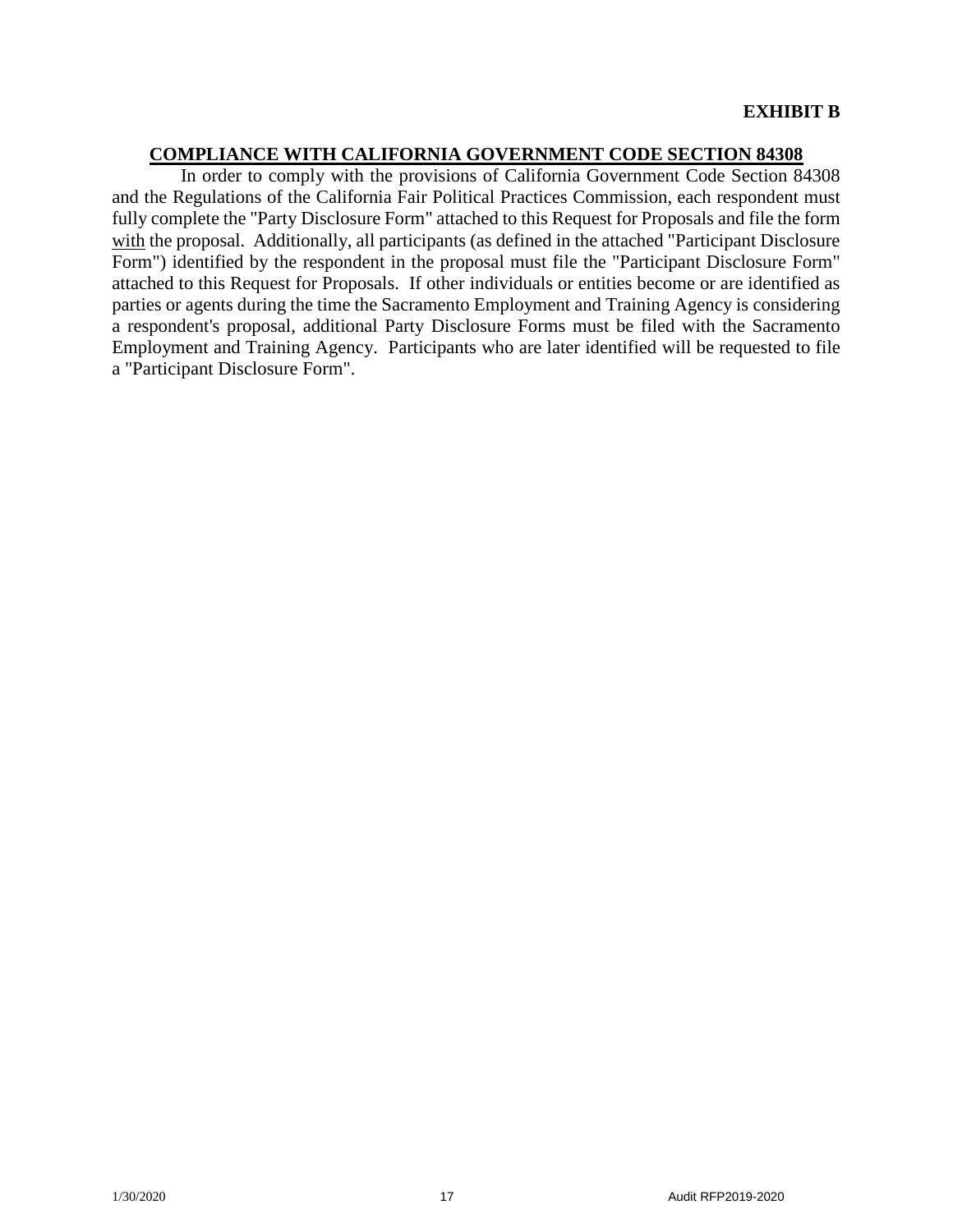Government Code Section 84308

#### **PARTICIPANT DISCLOSURE FORM**

Information Sheet

#### SACRAMENTO EMPLOYMENT AND TRAINING AGENCY

This form must be completed by applicants for, or persons who are the subject of, any proceeding involving a license, permit, or other entitlement for use, including a subgrant or contract, pending before the Sacramento Employment and Training Agency.

#### Important Notice

#### Basic Provisions of Section 84308

 I. You are prohibited from making a campaign contribution of \$250 or more to any Sacramento Employment and Training Agency board member or any candidate for such a position. This prohibition starts on the date your proposal is filed or the proceeding is initiated, and the prohibition ends three months after a final decision is rendered by Sacramento Employment and Training Agency.

These prohibitions also apply to your agents, and if you are a closely held corporation, to your majority shareholders, as well.

- II. You must file the attached disclosure form whether you or your agent(s) have in the aggregate contributed \$250 or more to any Sacramento Employment and Training Agency board member, or any candidate for the position during the 12 month period preceding the filing of the application or the initiation of the proceeding.
- III. If you or your agent have made a contribution of \$250 or more to any Sacramento Employment and Training Agency board member or candidate during the 12 months preceding the decision in the proceeding, that board member must disqualify himself or herself from the decision. However, disqualification is not required if the board member or candidate returns the campaign contribution within 30 days of learning about both the contribution and the fact that you are a participant to the proceeding.

1. A proceeding involving "a license, permit, or other entitlement for use" includes all business, professional, trade and land use licenses and permits, and all other entitlements for use, including all entitlements for land use, all contracts (other than competitively bid, labor or personal employment) and all franchises.

2. Your "agent" is someone who represents you in connection with a proceeding involving a license, permit or other entitlement for use. If an agent is acting in his or her capacity as an employee or member of a law, architectural, engineering, consulting firm, or similar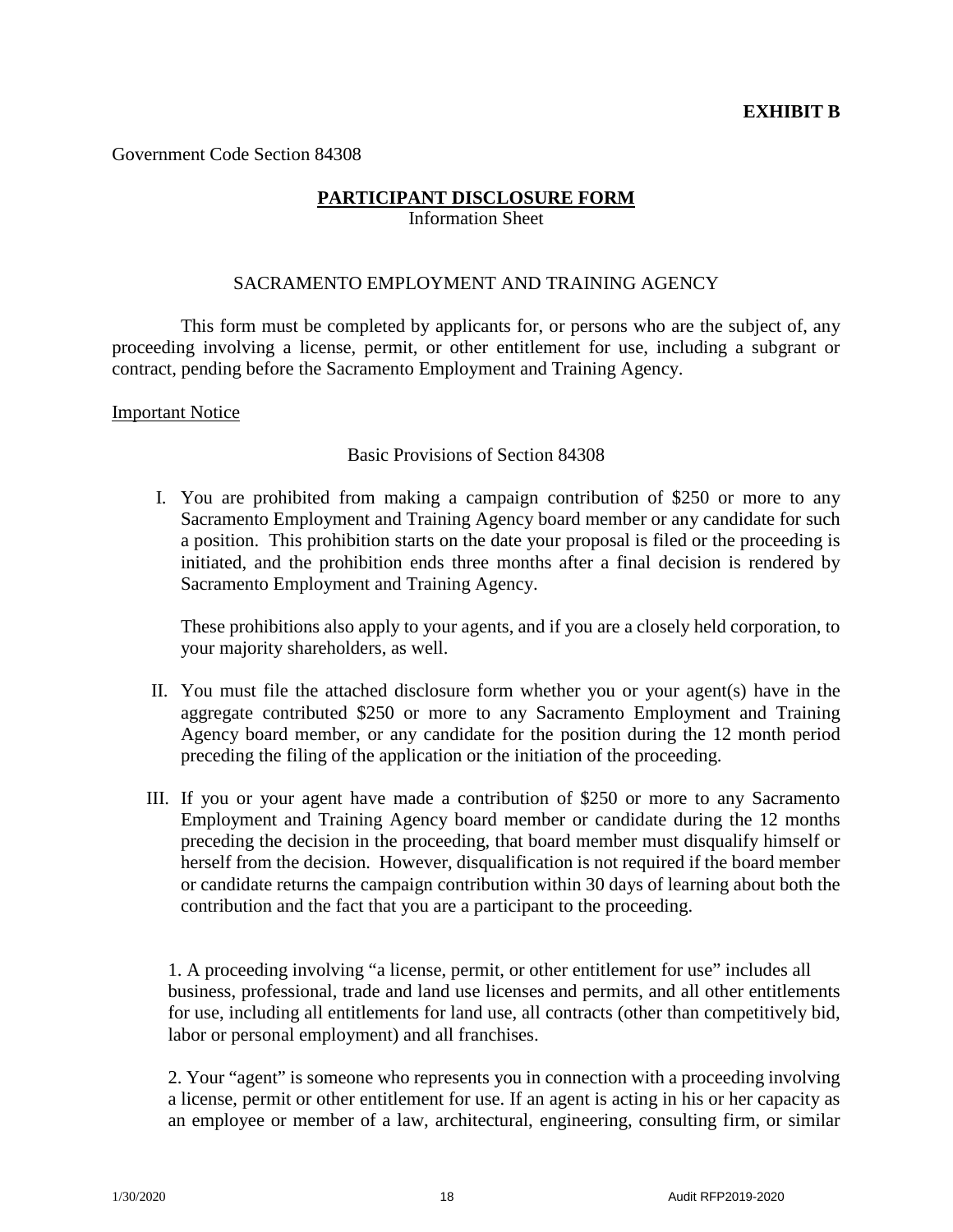business entity or corporation, both the business entity or corporation and the individual are agents.

3. To determine whether a campaign contribution of \$250 or more has been made by you, campaign contributions made by you within the preceding 12 months must be aggregated with those made by your agent within the preceding 12 months or the period of the agency, whichever is shorter. Campaign contributions made to different Sacramento Employment and Training Agency board members or candidates are not aggregated.

This notice summarizes the major requirements of Government Code Section 84308 of the Political Reform Act and 2 Cal. Adm. Code Sections 18438.1 - 18438.8. For more information, contact COREY LAGBAO, Workforce Development Analyst III, Sacramento Employment and Training Agency, 925 Del Paso Blvd., Sacramento, California, 95815-3608, (916) 263-3838, or the Fair Political Practices Commission, 428 J Street, Suite 620, Sacramento, California, 95814, (916) 322-5660.

Prepared based upon the forms recommended by the Legal Division of the Fair Political Practices Commission 8/85.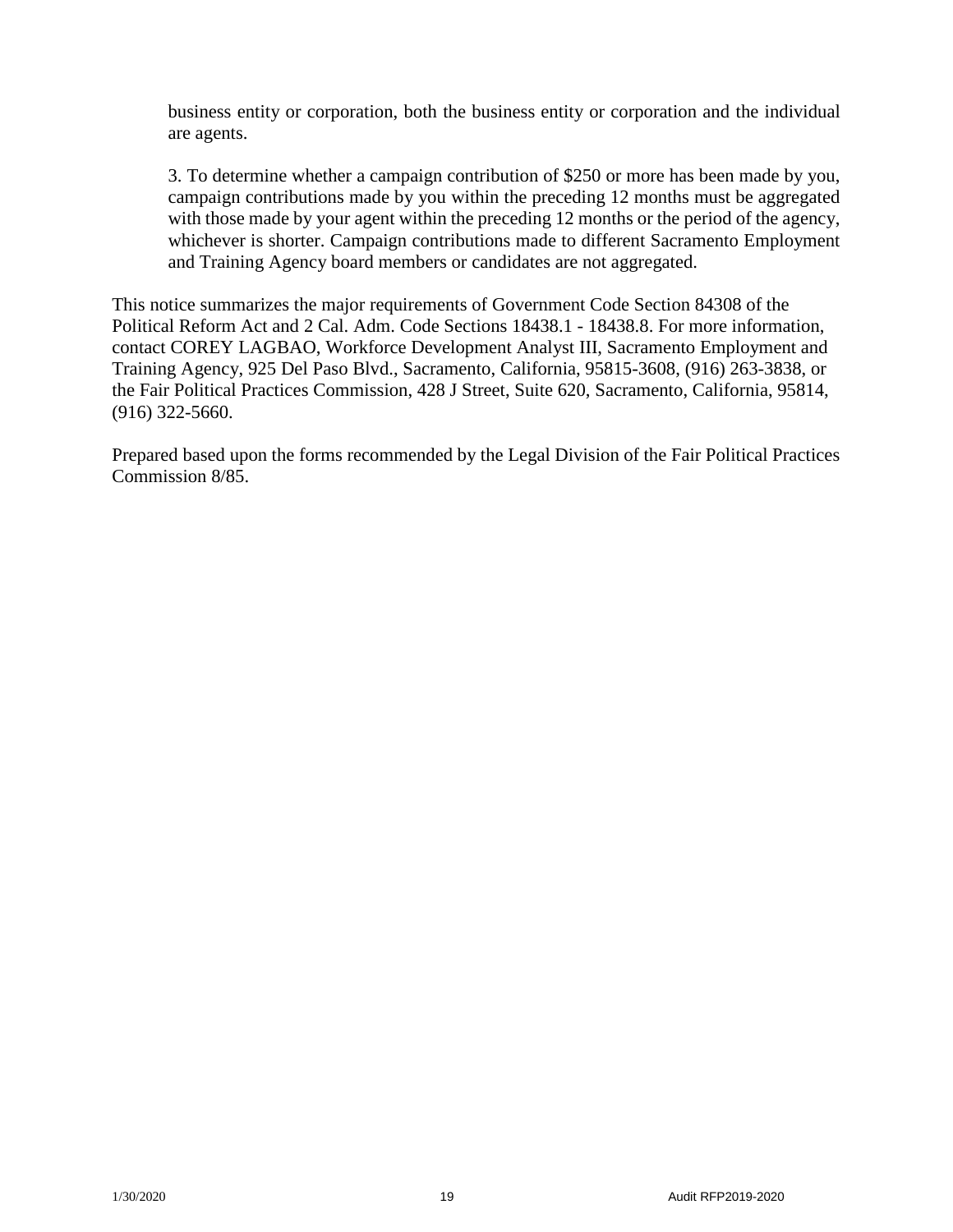### **EXHIBIT B**

# **Party Disclosure Form**

# SACRAMENTO EMPLOYMENT AND TRAINING AGENCY

| Party's Name: 2008 |                                      |                                                                                                                                                                                                         |                                                                                                                                                                                                                                      |  |
|--------------------|--------------------------------------|---------------------------------------------------------------------------------------------------------------------------------------------------------------------------------------------------------|--------------------------------------------------------------------------------------------------------------------------------------------------------------------------------------------------------------------------------------|--|
|                    |                                      |                                                                                                                                                                                                         |                                                                                                                                                                                                                                      |  |
|                    | (Street)                             |                                                                                                                                                                                                         |                                                                                                                                                                                                                                      |  |
|                    | (City)                               |                                                                                                                                                                                                         |                                                                                                                                                                                                                                      |  |
|                    | (State)                              | (Zip)                                                                                                                                                                                                   | (Phone)                                                                                                                                                                                                                              |  |
|                    |                                      | Title of Request for Proposals for which proposal is hereby submitted:                                                                                                                                  |                                                                                                                                                                                                                                      |  |
|                    |                                      | made campaign contributions in aggregation of \$250 or more and dates of contributions:                                                                                                                 | Sacramento Employment and Training Agency board member to whom you and/or your agent                                                                                                                                                 |  |
|                    |                                      | Name of Board Member:<br><u> and</u> <b>Example 2018 Example 2018 Example 2018 Example 2018 Example 2018 Example 2018 Example 2018 Example 2018 Example 2018 Example 2018 Example 2018 Example 2018</b> |                                                                                                                                                                                                                                      |  |
|                    |                                      |                                                                                                                                                                                                         |                                                                                                                                                                                                                                      |  |
|                    |                                      | Date(s):                                                                                                                                                                                                |                                                                                                                                                                                                                                      |  |
|                    |                                      |                                                                                                                                                                                                         | Amount: <u>contract and a series of the series of the series of the series of the series of the series of the series of the series of the series of the series of the series of the series of the series of the series of the se</u> |  |
|                    |                                      |                                                                                                                                                                                                         | Name of Board Member:<br><u>Name of Board Member:</u>                                                                                                                                                                                |  |
|                    |                                      |                                                                                                                                                                                                         |                                                                                                                                                                                                                                      |  |
|                    |                                      |                                                                                                                                                                                                         | Date(s):                                                                                                                                                                                                                             |  |
|                    |                                      |                                                                                                                                                                                                         |                                                                                                                                                                                                                                      |  |
|                    | (Use additional sheet, if necessary) |                                                                                                                                                                                                         |                                                                                                                                                                                                                                      |  |
|                    | No Contributions Made.               |                                                                                                                                                                                                         |                                                                                                                                                                                                                                      |  |
| DATE:              |                                      |                                                                                                                                                                                                         |                                                                                                                                                                                                                                      |  |

(Signature of Party and/or Agent)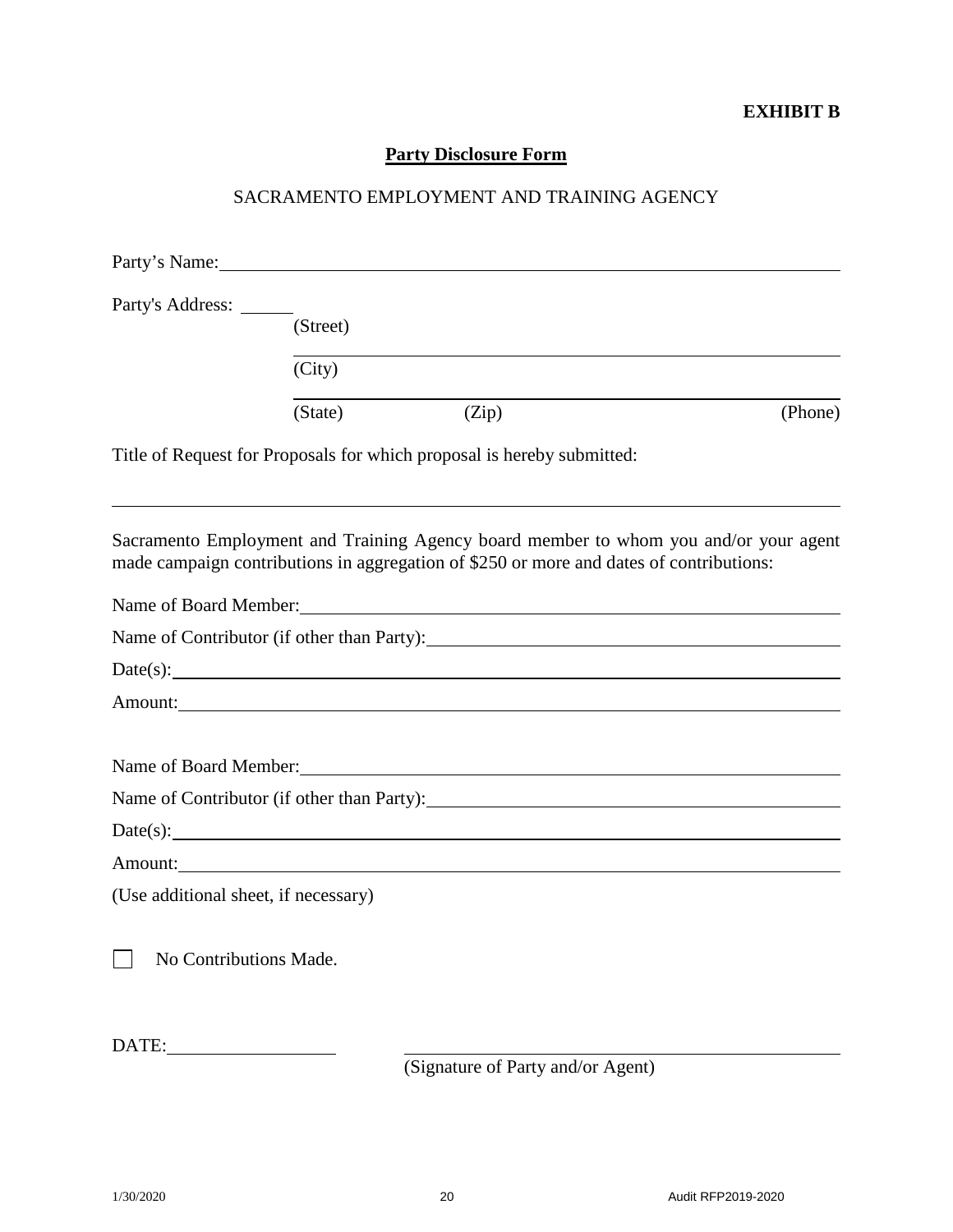# **Certification Regarding Debarment, Suspension, Ineligibility and Voluntary Exclusion Lower Tier Covered Transactions**

This certification is required by the regulations implementing Executive Order 12549, Debarment and Suspension.

(BEFORE COMPLETING CERTIFICATION, READ INSTRUCTIONS FOR CERTIFICATION)

- (1) The prospective recipient of federal assistance funds certifies, by submission of this proposal, that neither it nor its principals are presently debarred, suspended, proposed for debarment, declared ineligible, or voluntarily excluded from participation in this transaction by any federal department or agency.
- (2) Where the prospective recipient of federal assistance funds is unable to certify to any of the statements in this certification, such prospective participant shall attach an explanation to this proposal.

Name and Title of Authorized Representative

Signature Date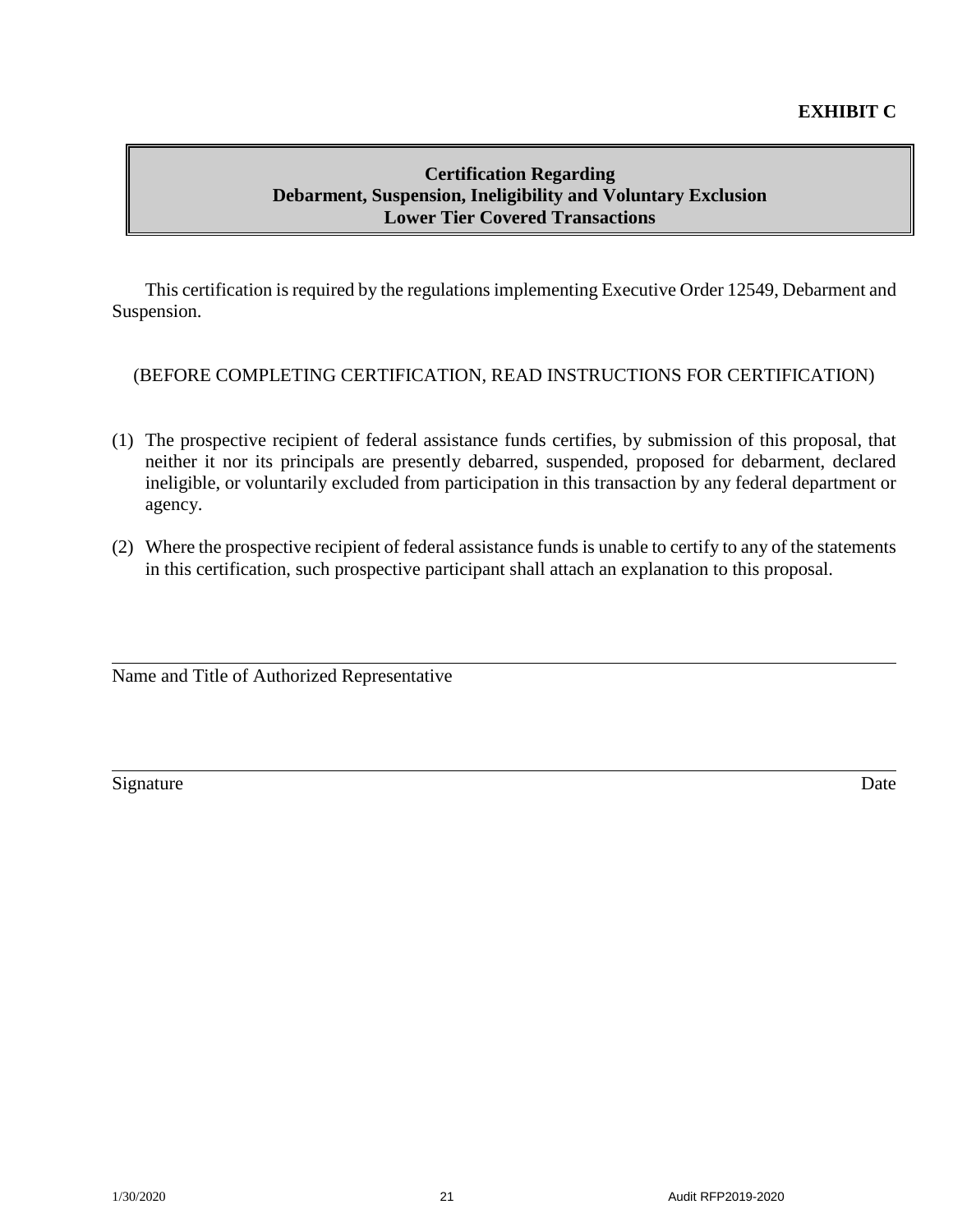# Instructions for Certification

- 1. By signing and submitting this proposal, the prospective recipient of federal assistance funds is providing the certification as set out below.
- 2. The certification in this clause is a material representation of fact upon which reliance was placed when this transaction was entered into. If it is later determined that the prospective recipient of federal assistance funds knowingly rendered an erroneous certification, in addition to other remedies available to the federal government, the Department of Labor (DOL) may pursue available remedies, including suspension and/or debarment.
- 3. The prospective recipient of federal assistance funds shall provide immediate written notice to the person to which this proposal is submitted if at any time the prospective recipient of federal assistance funds learns that its certification was erroneous when submitted or has become erroneous by reason of changed circumstances.
- 4. The terms *"covered transaction", "debarred", "suspended", "ineligible", "lower tier covered transaction", "participant", "person", "primary covered transaction", "principal", "proposal", and "voluntarily excluded"*, as used in this clause, have the meanings set out in the Definitions and Coverage sections of rules implementing Executive Order 12549. You may contact the person to which this proposal is submitted for assistance in obtaining a copy of those regulations.
- 5. The prospective recipient of federal assistance funds agrees by submitting this proposal that, should the proposed covered transaction be entered into, it shall not knowingly enter into any lower tier covered transaction with a person who is debarred, suspended, declared ineligible, or voluntarily excluded from participation in this covered transaction, unless authorized by the department or agency with which this transaction originated.
- 6. The prospective recipient of federal assistance funds further agrees by submitting this proposal that it will include the clause titled "Certification Regarding Debarment, Suspension, Ineligibility and Voluntary Exclusion - Lower Tier Covered Transactions", without modification, in all lower tier covered transactions and in all solicitations for lower tier covered transactions.
- 7. A participant in a covered transaction may rely upon a certification of a prospective participant in a lower tier covered transaction that it is not debarred, suspended, ineligible, or voluntarily excluded from the covered transaction, unless it knows that the certification is erroneous. A participant may decide the method and frequency by which it determines the eligibility of its principals. Each participant may, but is not required to, check the List of Parties Excluded from Procurement or Non-procurement Programs.
- 8. Nothing contained in the foregoing shall be construed to require establishment of a system of records in order to render in good faith the certification required by this clause. The knowledge and information of a participant is not required to exceed that which is normally possessed by a prudent person in the ordinary course of business dealings.
- 9. Except for transactions authorized under paragraph 5 of these instructions, if a participant in a covered transaction knowingly enters into a lower tier covered transaction with a person who is suspended, debarred, ineligible, or voluntarily excluded from participation in this transaction, in addition to other remedies available to the federal government, the DOL may pursue available remedies, including suspension and/or debarment.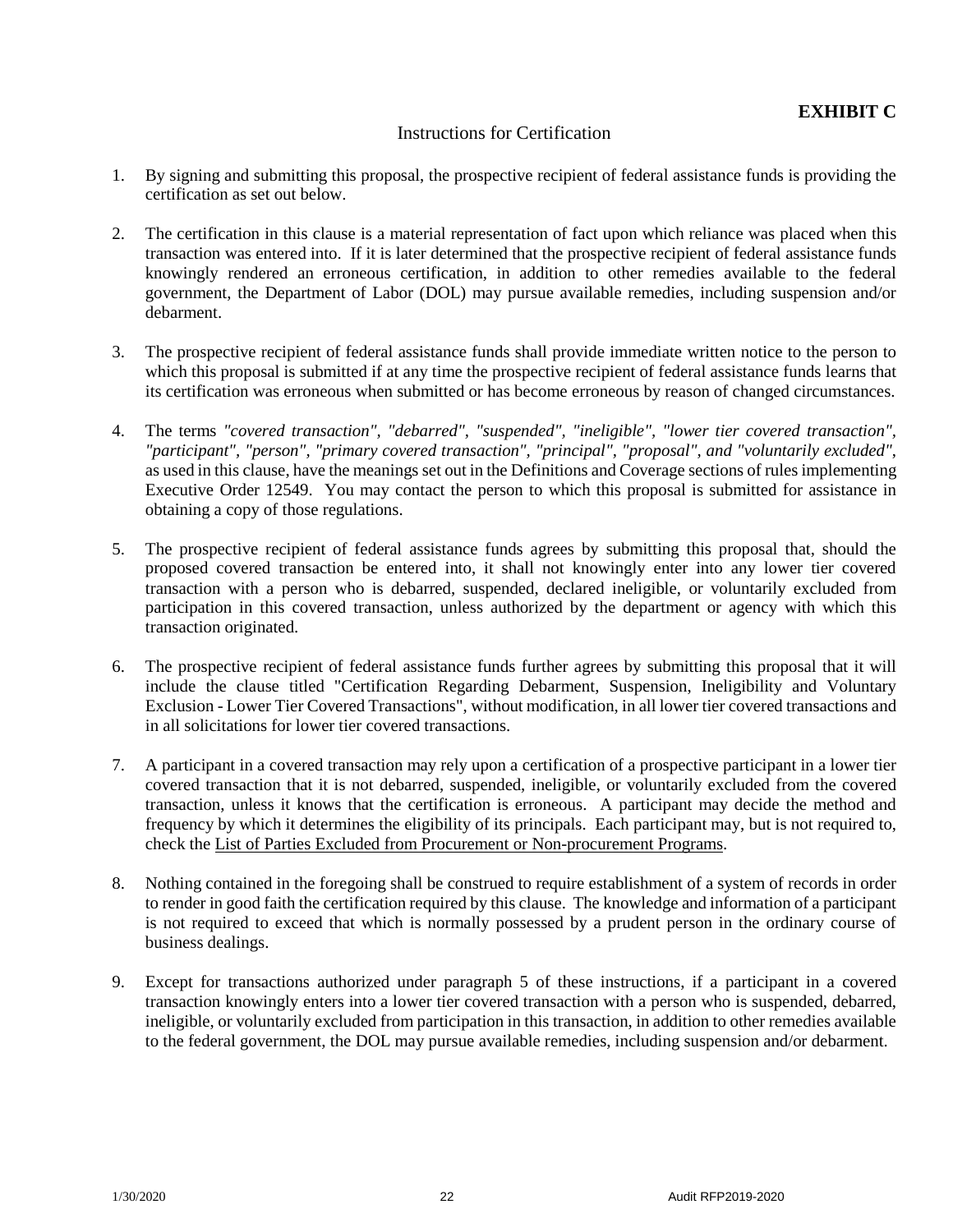#### **CERTIFICATION REGARDING LOBBYING**

#### Certification for Contracts, Grants, Loans, and Cooperative Agreements

The undersigned certifies, to the best of his or her knowledge and belief, that:

- (1) No federal appropriated funds have been paid or will be paid by or on behalf of the undersigned, to any person for influencing or attempting to influence an officer or employee of any agency, a Member of Congress, an officer or employee of Congress, or an employee of a Member of Congress in connection with the awarding of any federal contract, the making of any federal grant, the making of any federal loan, the entering into of any cooperative agreement, and the extension, continuation, renewal, amendment, or modification of any federal contract, grant, loan, or cooperative agreement.
- (2) If any funds other than federal appropriated funds have been paid or will be paid to any person for influencing or attempting to influence an officer or employee of any agency, a Member of Congress, an officer or employee of Congress, or an employee of a Member of Congress in connection with this federal contract, grant, loan, or cooperative agreement, the undersigned shall complete and submit Standard Form-LLL, "Disclosure Form to Report Lobbying", in accordance with its instructions.
- (3) The undersigned shall require that the language of this certification be included in the award documents for subawards at all tiers (including subcontracts, subgrants and contracts under grants, loans, and cooperative agreements) and that all subrecipients shall certify and disclose accordingly.

This certification is a material representation of fact upon which reliance was placed when this transaction was made or entered into. Submission of this certification is a prerequisite for making or entering into this transaction imposed by Section 1352, Title 31, U.S. Code. Any person who fails to file the required certification shall be subject to a civil penalty of not less than \$10,000 and not more than \$100,000 for each such failure.

#### Statement for Loan Guarantees and Loan Insurance

The undersigned states, to the best of his or her knowledge and belief, that:

If any funds have been paid or will be paid to any person for influencing or attempting to influence an officer or employee of any agency, a Member of Congress, an officer or employee of Congress, or an employee of a Member of Congress in connection with this commitment providing for the United States to insure or guarantee a loan, the undersigned shall complete and submit Standard Form LLL, "Disclosure Form to Report Lobbying", in accordance with its instructions.

| Signature |  |  |  |
|-----------|--|--|--|
|           |  |  |  |
|           |  |  |  |
|           |  |  |  |

Typed Name and Title of Authorized Signatory

**Organization** 

Date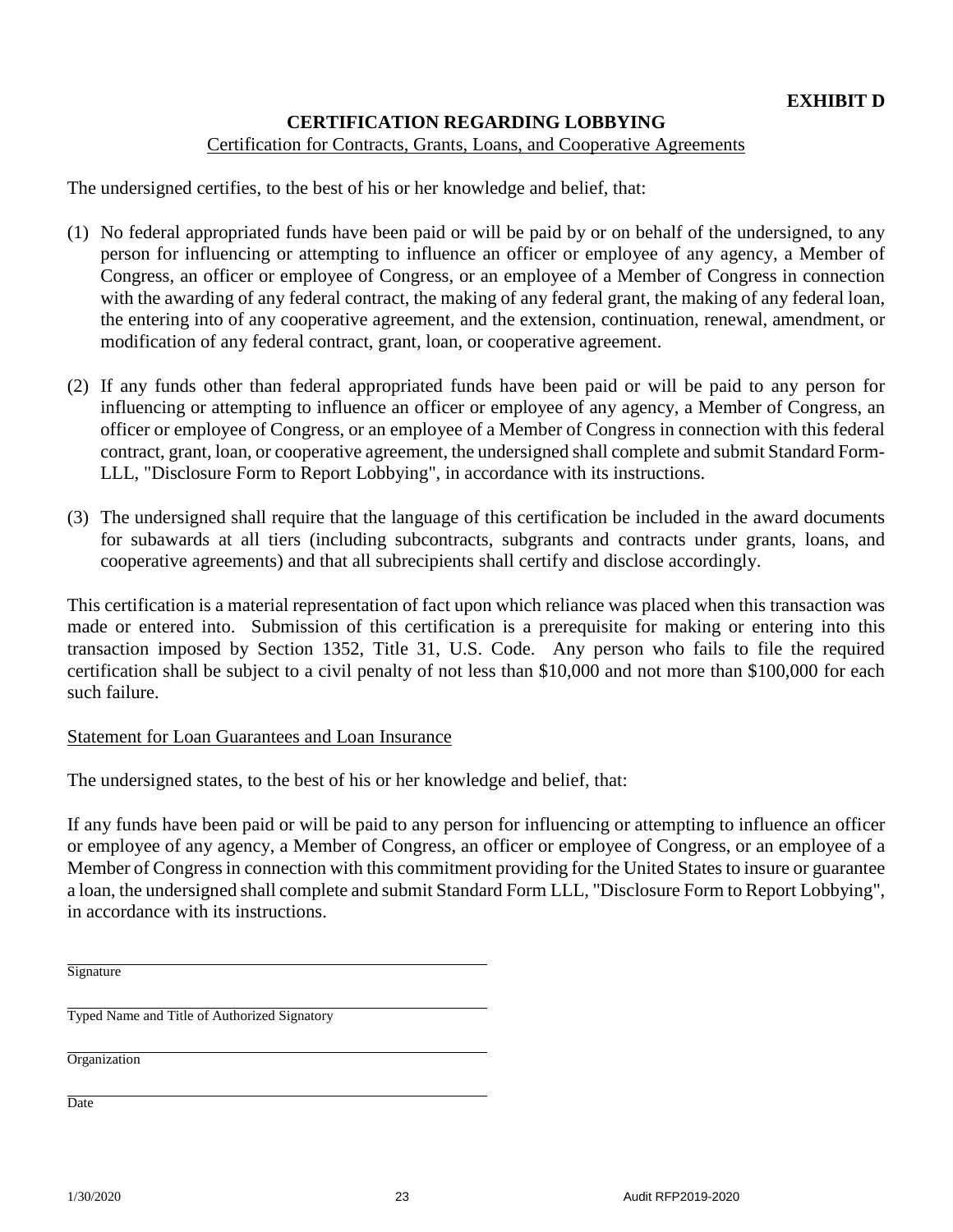#### **EXHIBIT D**

0348-0046

# **DISCLOSURE OF LOBBYING ACTIVITIES** Approved by OMB

| <b>Federal Use Only:</b>                                                                                                                                                                                                                                                                                                                                                                                                                                                                                                                                                                                                                |                                                                                               | <b>Authorized for Local Reproduction</b><br><b>Standard Form - LLL</b>                                                                 |  |  |
|-----------------------------------------------------------------------------------------------------------------------------------------------------------------------------------------------------------------------------------------------------------------------------------------------------------------------------------------------------------------------------------------------------------------------------------------------------------------------------------------------------------------------------------------------------------------------------------------------------------------------------------------|-----------------------------------------------------------------------------------------------|----------------------------------------------------------------------------------------------------------------------------------------|--|--|
| 16. Information requested through this form is authorized by title 31 U.S.C. section<br>1352. This disclosure of lobbying activities is a material representation of fact upon<br>which reliance was placed by the tier above when this transaction was made or<br>entered into. This disclosure is required pursuant to 31 U.S.C. 1352. This<br>information will be reported to the Congress semi-annually and will be available<br>for public inspection. Any person who fails to file the required disclosure shall be<br>subject to a civil penalty of not less than \$10,000 and not more than \$100,000 for<br>each such failure. |                                                                                               | $\text{Title:}$<br>Telephone No.: Date:                                                                                                |  |  |
| 15. Continuation Sheet(s) SF-LLL-A attached:                                                                                                                                                                                                                                                                                                                                                                                                                                                                                                                                                                                            | Yes<br>No                                                                                     |                                                                                                                                        |  |  |
| (attach Continuation Sheet(s) SF-LLL-A, if necessary)                                                                                                                                                                                                                                                                                                                                                                                                                                                                                                                                                                                   |                                                                                               |                                                                                                                                        |  |  |
| contacted, for Payment Indicated in Item 11:                                                                                                                                                                                                                                                                                                                                                                                                                                                                                                                                                                                            |                                                                                               | 14. Brief Description of Services Performed or to be Performed and Date(s) of Service, including officer(s), employee(s), or Member(s) |  |  |
| b. in-kind; specify: nature<br>value $\frac{\ }{\ }$                                                                                                                                                                                                                                                                                                                                                                                                                                                                                                                                                                                    |                                                                                               | f. other; specify: ____                                                                                                                |  |  |
| 12. Form of Payment (check all that apply):<br>a. cash                                                                                                                                                                                                                                                                                                                                                                                                                                                                                                                                                                                  |                                                                                               | d. contingent fee<br>e. deferred                                                                                                       |  |  |
| \$<br>actual<br>planned                                                                                                                                                                                                                                                                                                                                                                                                                                                                                                                                                                                                                 |                                                                                               | a. retainer<br>b. one-time fee<br>c. commission                                                                                        |  |  |
| (attach Continuation Sheet(s) SF-LLL-A, if necessary)<br>11. Amount of Payment (check all that apply):                                                                                                                                                                                                                                                                                                                                                                                                                                                                                                                                  |                                                                                               | 13. Type of Payment (check all that apply):                                                                                            |  |  |
| 10. a. Name and Address of Lobbying<br>Entity (if individual, last name, first<br>name, MI:                                                                                                                                                                                                                                                                                                                                                                                                                                                                                                                                             | No. 10a)<br>(last name, first name, MI):                                                      | <b>b. Individuals Performing Services</b> (including address if different from                                                         |  |  |
| 8. Federal Action Number, if known:                                                                                                                                                                                                                                                                                                                                                                                                                                                                                                                                                                                                     | CFDA Number, if applicable:<br>9. Award Amount, if known:<br>\$                               |                                                                                                                                        |  |  |
| 6. Federal Department/Agency:<br>7. Federal Program Name/Description:                                                                                                                                                                                                                                                                                                                                                                                                                                                                                                                                                                   |                                                                                               |                                                                                                                                        |  |  |
| Congressional District, if known:                                                                                                                                                                                                                                                                                                                                                                                                                                                                                                                                                                                                       | Congressional District, if known:                                                             |                                                                                                                                        |  |  |
| Subawardee<br>Prime<br>Tier ______________, if known:                                                                                                                                                                                                                                                                                                                                                                                                                                                                                                                                                                                   |                                                                                               |                                                                                                                                        |  |  |
| 4. Name and Address of Reporting<br>Entity:                                                                                                                                                                                                                                                                                                                                                                                                                                                                                                                                                                                             | <b>Address of Prime:</b>                                                                      | 5. If Reporting Entity in No. 4 is Subawardee, Enter Name and                                                                          |  |  |
| d. loan<br>e. loan guarantee<br>f. loan insurance                                                                                                                                                                                                                                                                                                                                                                                                                                                                                                                                                                                       |                                                                                               | For Material Change Only:<br>date of last report                                                                                       |  |  |
| a. contract<br>b. grant<br>c. cooperative agreement                                                                                                                                                                                                                                                                                                                                                                                                                                                                                                                                                                                     | 2. Status of Federal Action:<br>a. bid/offer/application<br>b. initial award<br>c. post-award | 3. Report Type:<br>a. initial filing<br>b. material change                                                                             |  |  |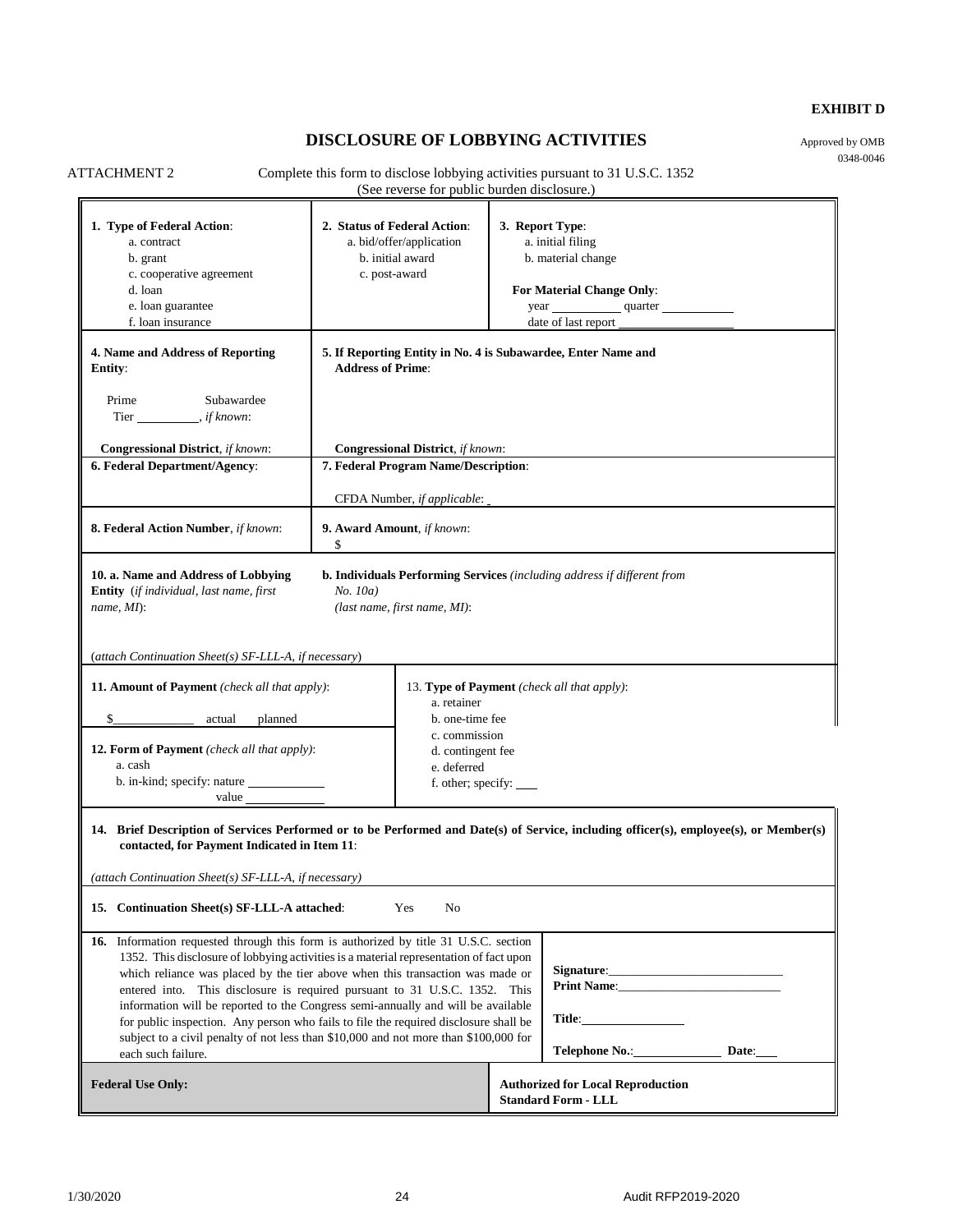#### **INSTRUCTIONS FOR COMPLETION OF SF-LLL, DISCLOSURE OF LOBBYING ACTIVITIES**

This disclosure form shall be completed by the reporting entity, whether subawardee or prime federal recipient, at the initiation or receipt of a covered federal action, or a material change to a previous filing, pursuant to title 31 U.S.C. section 1352. The filing of a form is required for each payment or agreement to make payment to any lobbying entity for influencing or attempting to influence an officer or employee of any agency, a Member of Congress, an officer or employee of Congress, or an employee of a Member of Congress in connection with a covered federal action. Use the SF-LLL-A Continuation Sheet for additional information if the space on the form is inadequate. Complete all items that apply for both the initial filing and material change report. Refer to the implementing guidance published by the Office of Management and Budget for additional information.

- 1. Identify the type of covered federal action for which lobbying activity is and/or has been secured to influence the outcome of a covered federal action.
- 2. Identify the status of a covered federal action.
- 3. Identify the appropriate classification of this report. If this is a follow-up report caused by a material change to the information previously reported, enter the year and quarter in which the change occurred. Enter the date of the last previously submitted report by this reporting entity for this covered federal action.
- 4. Enter the full name, address, city, state and zip code of the reporting entity. Include Congressional District, if known. Check the appropriate classification of the reporting entity that designates if it is, or expects to be, a prime or subaward recipient. Identify the tier of the subawardee, e.g., the first subawardee of the prime is the 1st tier. Subawards include but are not limited to subcontracts, subgrants and contract awards under grants.
- 5. If the organization filing the report in item 4 checks "Subawardee", then enter the full name, address, city, state and zip code of the prime federal recipient. Include Congressional District, if known.
- 6. Enter the name of the federal agency making the award or loan commitment. Include at least one organizational level below agency name, if known. For example, Department of Transportation, United States Coast Guard.
- 7. Enter the federal program name or description for the covered federal action (item 1). If known, enter the full Catalog of Federal Domestic Assistance (CFDA) number for grants, cooperative agreements, loans, and loan commitments.
- 8. Enter the most appropriate federal identifying number available for the federal action identified in item 1 (e.g., Request for Proposals (RFP) number; Invitation for Bid (IFB) number; grant announcement number; the contract, grant, or loan award number; the application/proposal control number assigned by the federal agency). Include prefixes, e.g., "RFP-DE-90-001."
- 9. For a covered federal action where there has been an award or loan commitment by the federal agency, enter the federal amount of the award/loan commitment for the prime entity identified in item 4 or 5.
- 10. (a) Enter the full name, address, city, state and zip code of the lobbying entity engaged by the reporting entity identified in item 4 to influence the covered federal action.
	- (b) Enter the full names of the individual(s) performing services, and include full address if different from 10 (a). Enter Last Name, First Name, and Middle Initial (MI).
- 11. Enter the amount of compensation paid or reasonably expected to be paid by the reporting entity (item 4) to the lobbying entity (item 10). Indicate whether the payment has been made (actual) or will be made (planned). Check all boxes that apply. If this is a material change report, enter the cumulative amount of payment made or planned to be made.
- 12. Check the appropriate box(es). Check all boxes that apply. If payment is made through an in-kind contribution, specify the nature and value of the in-kind payment.
- 13. Check the appropriate box(es). Check all boxes that apply. If other, specify nature.
- 14. Provide a specific and detailed description of the services that the lobbyist has performed, or will be expected to perform, and the date(s) of any services rendered. Include all preparatory and related activity, not just time spent in actual contact with federal officials. Identify the federal official(s) or employee(s) contacted or the officer(s), employee(s), or Member(s) of Congress that were contacted.
- 15. Check whether or not a SF-LLL-A Continuation Sheet(s) is attached.
- 16. The certifying official shall sign and date the form, print his/her name, title, and telephone number.

Public reporting burden for this collection of information is estimated to average 30 minutes per response, including time for reviewing instructions, searching existing data sources, gathering and maintaining the data needed, and completing and reviewing the collection of information. Send comments regarding the burden estimate or any other aspect of this collection of information, including suggestions for reducing this burden, to the Office of Management and Budget, Paperwork Reduction Project (0348-0046), Washington, D.C. 20503.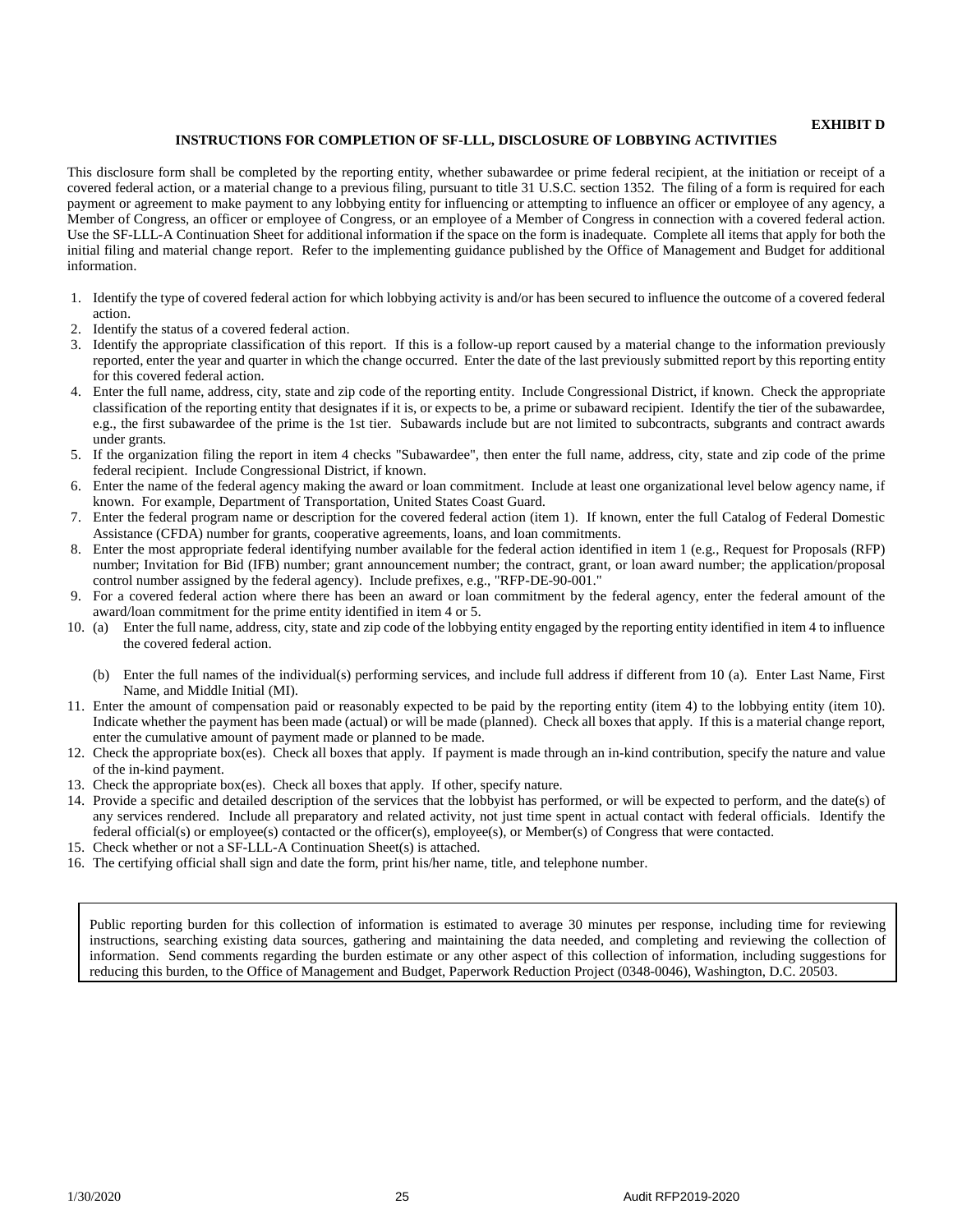#### **DISCLOSURE OF LOBBYING ACTIVITIES** Approved by OMB **CONTINUATION SHEET** 0348-0046

(FR Doc. 90-10936 Filed 5-9-90; 8:45 am) Authorized for Local Reproduction BILLING CODE 4210-27-C Standard Form-LLL-A

Reporting Entity: Page and **Page 2018** and **Page 2018** and **Page 2018** and **Page 2018** and **Page 2018** and **Page 2018** and **Page 2018** and **Page 2018** and **Page 2018** and **Page 2018** and **Page 2018** and **Page 2018** and **Pa** 

| 0348-004 |
|----------|
|          |
|          |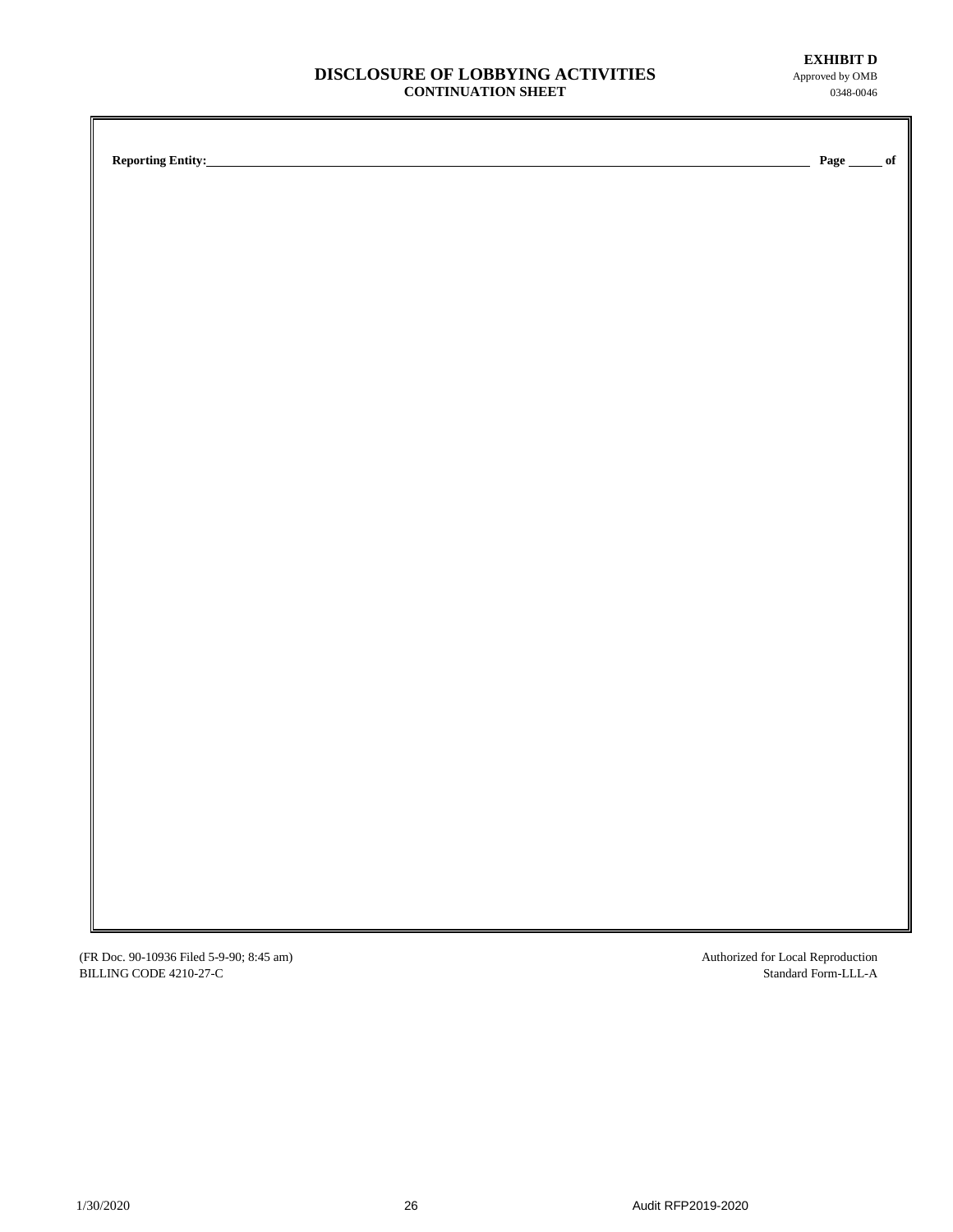# **SACRAMENTO EMPLOYMENT AND TRAINING AGENCY**

# **INSURANCE REQUIREMENTS**

# **(Pursuant to SETA Governing Board Action on 7/06/2017)**

These requirements apply to all individuals and entities funded by SETA, including, but not limited to, program operators, sub-grantees, vendors and contractors (each an "Insured"). Prior to subgrant or contract execution, commencement of program performance and/or disbursement of any funds, SETA shall receive from each Insured's insurer an original, computer-generated, or faxed policy declarations page, certificate of insurance and copies of required endorsements.

# GENERAL REQUIREMENTS

- 1. POLICY DECLARATIONS PAGE MUST INCLUDE: All required insurance coverage in amounts not less than those specified in the required coverages provided herein.
- 2. CERTIFICATES OF INSURANCE MUST INCLUDE:
	- A. Insuring Company's Name;
	- B. Full Mailing Address of Insurance Company's Issuing Branch Office;
	- C. Policy Number(s);
	- D. Policy Effective and Expiration Date(s);
	- E. Policy Limits;
	- F. Deductible(s) or statement that "No deductible is applicable";
	- G. For General Liability Coverage, confirmation that "occurrence type" coverage rather than "claims made type" coverage is provided.
	- H. Certificates must include an original signature or an original stamp of the agent's signature;
	- I. Notice of Cancellation, stated in the following way:

"This insurance shall not be canceled, limited, or non-renewed until after thirty (30) days advance written notice has been given to the Sacramento Employment and Training Agency, except in the event of non-payment of premium when a ten (10) day advance written notice shall apply."

# **SHOULD ANY OF THESE ITEMS BE MISSING, THE CERTIFICATE IS UNACCEPTABLE**

- 3. REQUIRED INSURANCE ENDORSEMENTS: The insurance policy number must appear on all endorsements and required endorsements applicable to the Insured shall provide the following:
	- A. Additional Insured Endorsements must be stated in one of the following two ways: 1) an individual endorsement naming "the Sacramento Employment and Training Agency and its officers, employees and volunteers as additional insureds;" or 2) a blanket endorsement stating that any entity required by a written contract or written agreement with the Named Insured is included as an additional insured.
	- B. Loss Payee Endorsements must be stated in the following way: "The Sacramento Employment and Training Agency is named as a loss payee as its interest may appear."
	- C. Notice of Cancellation Endorsements must be stated in the following way: "This insurance shall not be canceled, limited, or non-renewed until after thirty (30) days advance written notice has been given to the Sacramento Employment and Training Agency, except in the event of non-payment of premium when a ten (10) day advance written notice shall apply."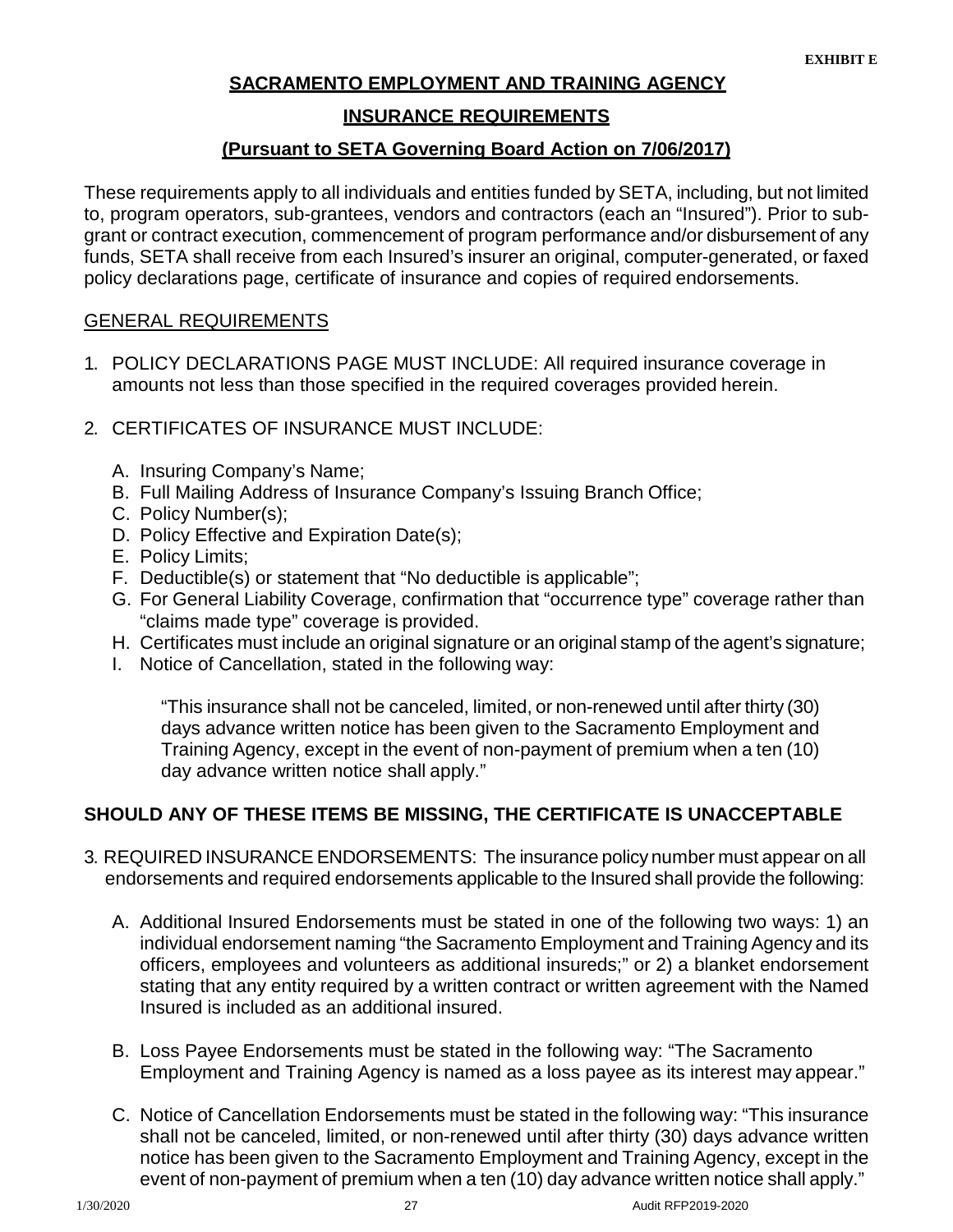D. Primary and Non-contributory Endorsements must be stated in the following way: "This insurance is primary and non-contributory as to any insurance and/or self-insurance maintained by the Sacramento Employment and Training Agency."

#### 4. SELF-INSURANCE

If any coverage is provided by self-insurance, SETA requires a letter from the Insured, which will be incorporated into the contractual document as an Exhibit or Special Condition, stating that:

- A. It agrees to SETA's insurance requirements as stated herein and SETA will be indemnified as if standard insurance coverage was in place;
- B. It will maintain a minimum reserve of the amount of self-insured retention over and above all known incurred claims filed against the self-insurance fund;
- C. The reserve is fully funded; and,
- D. No federal or SETA funds will be called upon to fund any losses resulting from any SETAfunded subgrant or contract.

A sample letter will be provided upon request.

5. DEDUCTIBLES AND SELF-INSURED RETENTIONS

Any deductibles or self-insured retentions must be declared to and approved by SETA. In the sole discretion of SETA, SETA may require an Insured to reduce or eliminate such deductibles or self-insured retentions with respect to SETA, its officers, employees and volunteers.

# **NO SETA FUNDS MAY BE USED TO FUND OR OTHERWISE PAY FOR ANY DEDUCTIBLES, SELF-INSURED RETENTIONS AND/OR SELF-INSURANCE.**

6. ADDITIONAL INSURANCE COVERAGE

SETA reserves the right to require an Insured to obtain additional insurance coverage should the funded activities or services provided require additional coverage. This is especially true for multi-funded agencies. Additional coverage might include, but is not limited to, increased policy limits or coverages for professional liability and/or incidental malpractice. Increased policy limits might be addressed by increasing the general aggregate limits, obtaining excess coverage, and/or procuring a policy solely to insure SETA-funded activities or services.

7. COPIES OF POLICIES

SETA reserves the right to require an Insured to provide SETA with complete copies of all insurance policies.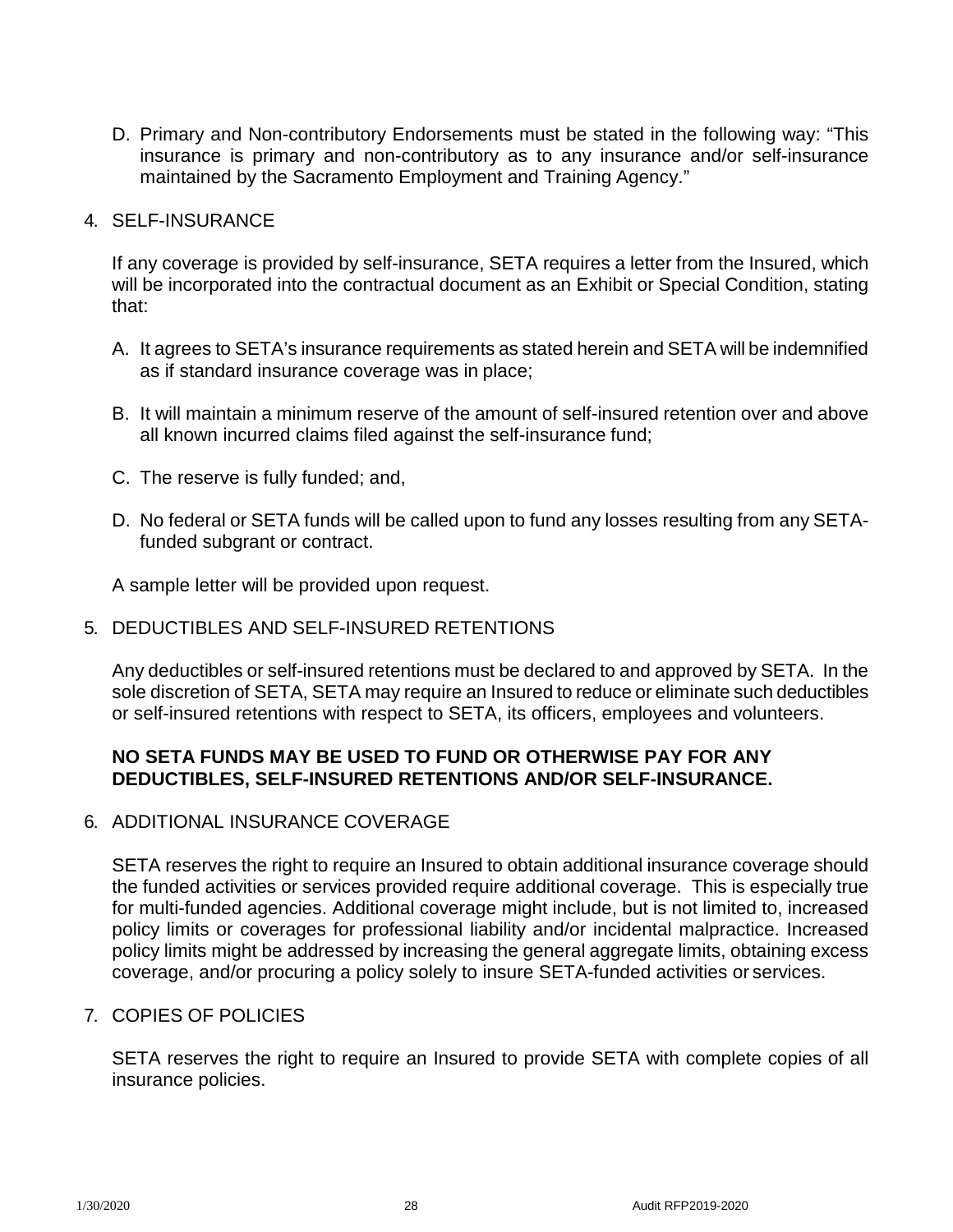# 8. INSURANCE CARRIER REQUIREMENTS

All coverages shall be procured through a carrier with an AM Best Rating of A-VIII or greater.\* If any coverage is canceled, revoked, reduced, or in any manner questioned or compromised, SETA shall not make any further disbursements to an Insured until SETA is satisfied that the coverage initially approved by SETA has been reinstated. Failure to provide timely evidence of continuing coverage shall result in suspension of all payments or reimbursements and/or suspension of performance. Additionally, should there be inadequate coverage or any lapse(s) in coverage, SETA shall not reimburse for any costs incurred during any period for which the required insurance coverage was not in effect.

\*(Coverage provided by State Compensation Insurance Fund is excepted from this requirement)

# 9. EXPIRING INSURANCE REPLACEMENT COVERAGE

In the event insurance coverages expire at any time or times during the term of the subgrant, contract and/or program performance, the Insured shall provide, at least thirty (30) calendar days prior to said expiration date, new evidence of insurance coverage(s) and endorsements as provided for herein for not less than the remainder of the term of the subgrant, contract or program performance.

# REQUIRED COVERAGES

# 1. FIDELITY AND DEPOSITORS' FORGERY COVERAGES

# A. Required Limits:

Amount of grant or contract if less than \$25,000; or \$25,000 or twenty percent (20%) of the total amount of the grant or contract, whichever is greater.

# B. Required Endorsements:

- 1. Loss Payee Endorsement; and,
- 2. Notice of Cancellation Endorsement.

# 2. PROPERTY COVERAGE

# A. Required Coverage:

Insurance which is at least as broad as the current ISO Special Form Causes of Loss (CP 1030) policy, formerly known as "all risks," as well as insurance covering boiler and machinery and compliance with ordinances or laws, if appropriate, for the full 100% insurable replacement cost of the property.

Such insurance shall name SETA as an additional insured as its interests in the property may appear and shall include a waiver of subrogation in favor of SETA.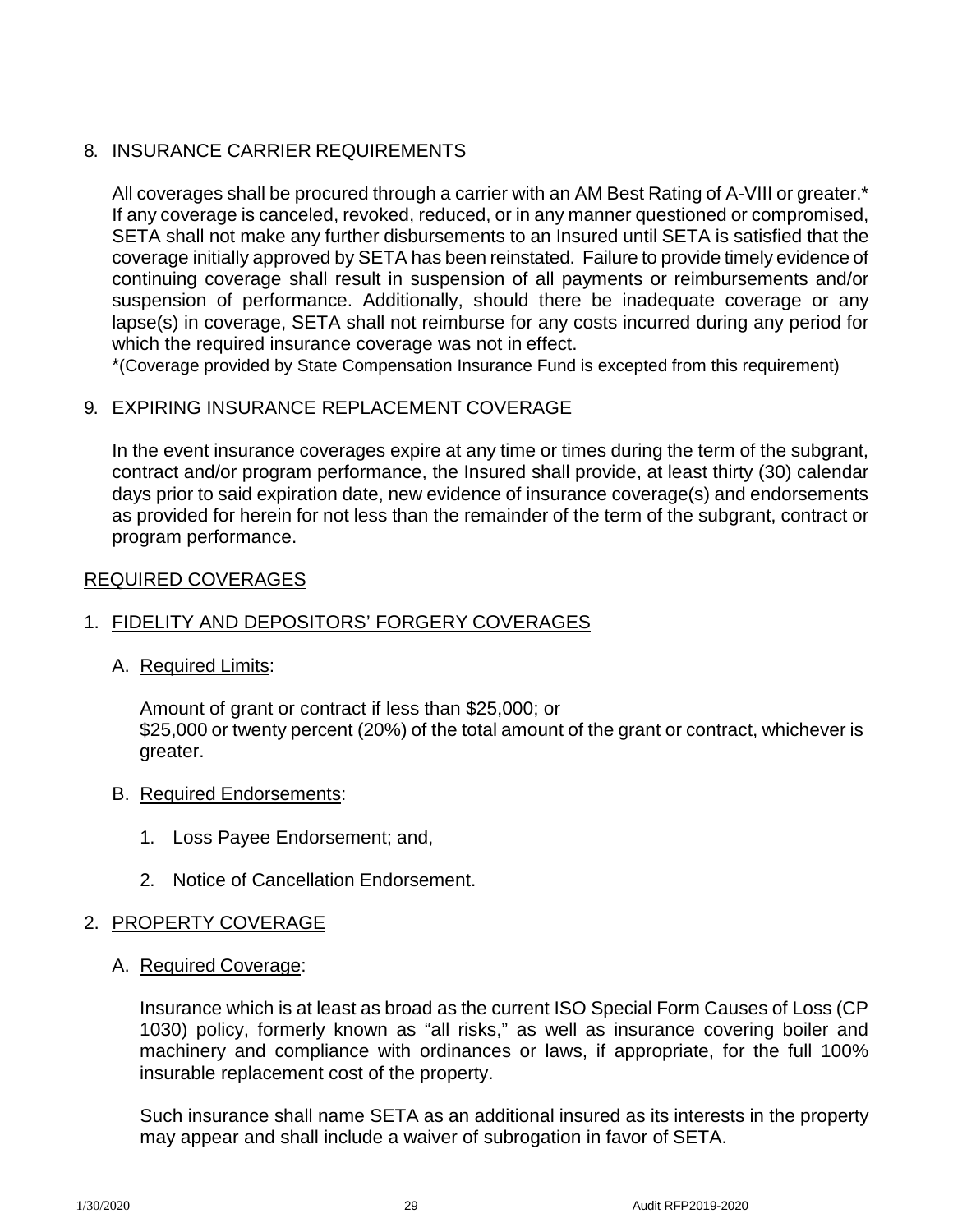# B. Required Endorsement:

1. Notice of Cancellation Endorsement.

# 3. GENERAL LIABILITY COVERAGE

# A. Type of Policy/Coverage:

All policies must be written on an occurrence-type policy form which is at least as broad as the most current ISO Commercial General Liability (CG 0001) policy, insuring liability arising from premises; operations; independent contractors; incidental medical malpractice and garage keepers liability as appropriate given the nature of the Funded Agency's business; personal injury and advertising injury; products-completed operations; and liability assumed under an insured contract.

# SEXUAL ABUSE LIABILITY COVERAGE

Insureds whose operations involve interaction with youth (ages to 18 years) must include "Sexual Abuse liability coverage" at limits not less than \$1,000,000 per occurrence. Such coverage can be written on a stand alone basis or made part of the Insured's Commercial General Liability Insurance.

Claims-made policies are not acceptable.

B. Required Limits:

\$1,000,000 per occurrence and \$2,000,000 general aggregate for bodily injury and property damage.

- C. Required Endorsements:
	- 1. Additional Insured Endorsement;
	- 2. Primary and Non-contributory Endorsement; and,
	- 3. Notice of Cancellation Endorsement.

# 4. VEHICLE LIABILITY COVERAGE

- A. Required of all Insureds
- B. Required Coverage:

Coverage must include all of the following:

- a. Non-Owned Auto Liability
- b. Hired Auto Liability
- c. Owned Auto Liability (If the Insured owns autos)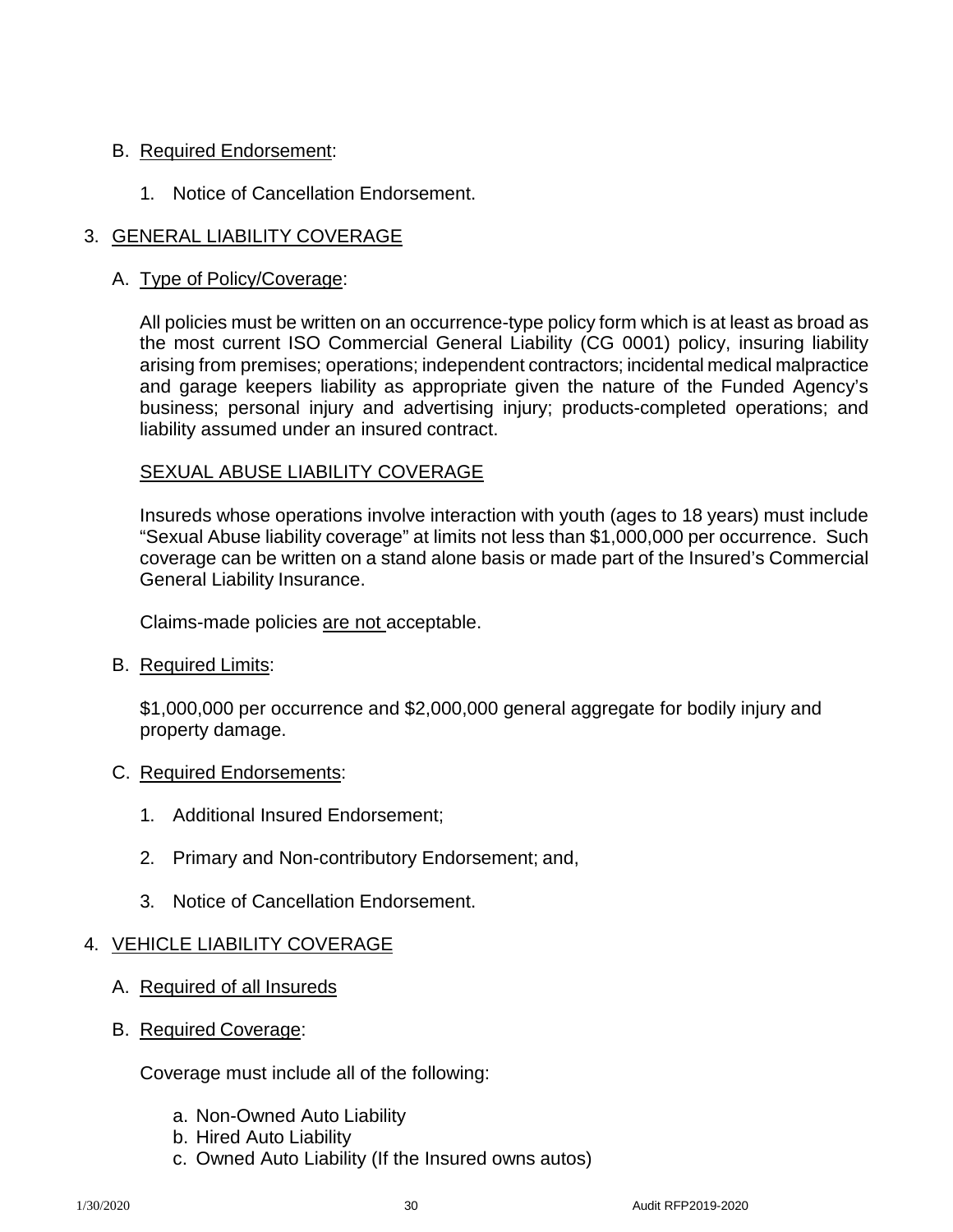# C. Required Limits:

\$1,000,000 per occurrence and \$2,000,000 general aggregate for bodily injury and property damage.

- D. Required Endorsements:
	- 1. Additional Insured Endorsement;
	- 2. Primary and Non-contributory Endorsement; and,
	- 3. Notice of Cancellation.

# 5. PROFESSIONAL LIABILITY COVERAGE

- A. Required of all Insureds that employ or retain professional staff (including, but not limited to, nurses, psychologists, health care professionals, accountants or attorneys) for SETAfunded operations.
- B. Required Limits:

Not less than \$1,000,000 per occurrence.

- C. Required Endorsement:
	- 1. Notice of Cancellation Endorsement.

# 6. WORKERS' COMPENSATION

- A. Must cover all employees and participants employed or enrolled under the grant who are currently eligible for coverage under existing workers' compensation laws and regulations. Where participants in a work activity are not covered under a state's workers' compensation law, they shall be provided with adequate accident medical insurance.
- B. Required Endorsement:
- 1. Notice of Cancellation Endorsement.

# 7. EMPLOYMENT PRACTICES LIABILITY

- A. Required of all Insureds
- B. Required Coverage:

Policy must include Third-Party Liability coverage This policy may be written on a "claims-made" basis